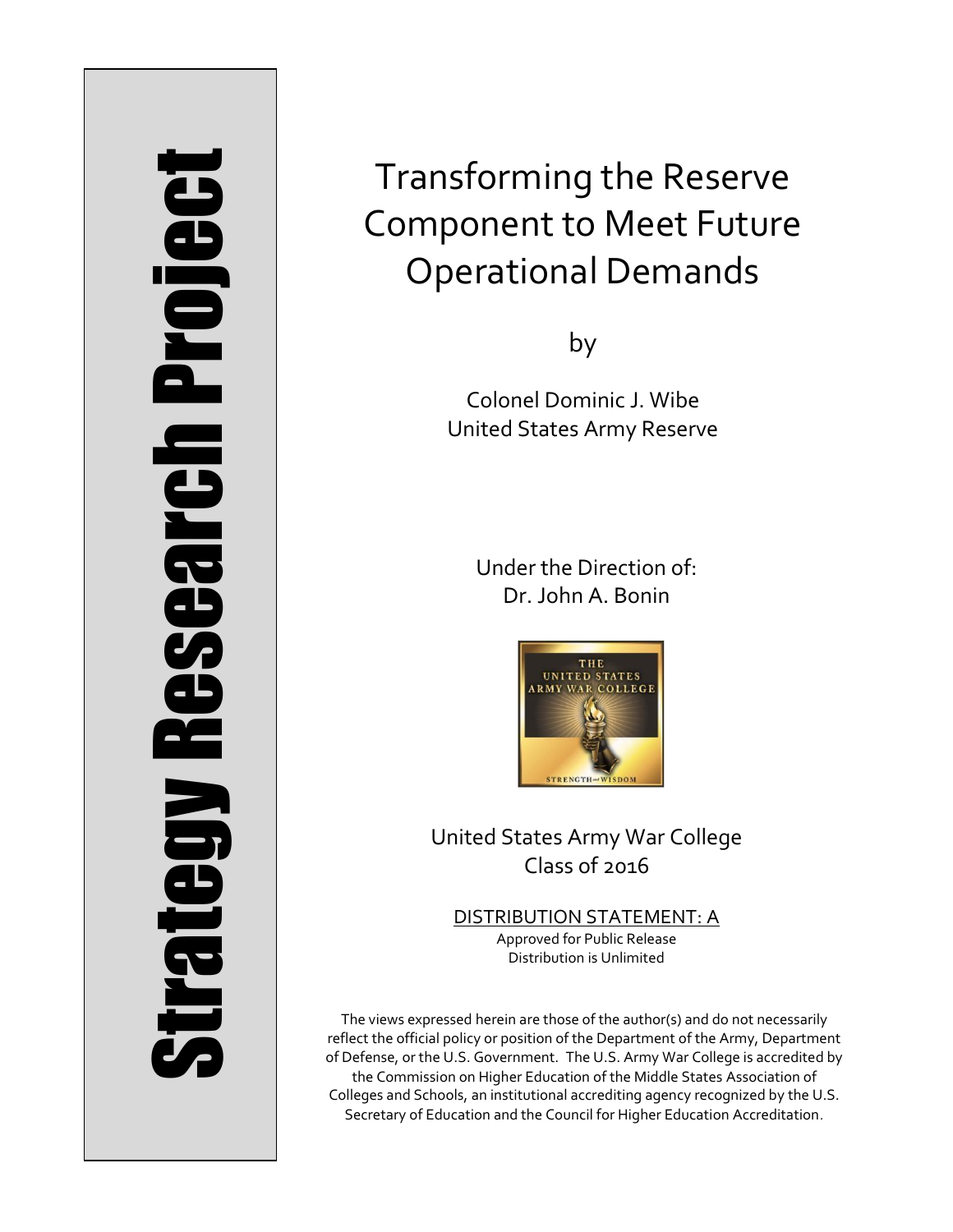|                                                                                                                                                                                                                                                                                                                                                                                                                                                                                                                                                                                                                             |                          |                    |             |    |  | Form Approved--OMB No. 0704-0188    |  |
|-----------------------------------------------------------------------------------------------------------------------------------------------------------------------------------------------------------------------------------------------------------------------------------------------------------------------------------------------------------------------------------------------------------------------------------------------------------------------------------------------------------------------------------------------------------------------------------------------------------------------------|--------------------------|--------------------|-------------|----|--|-------------------------------------|--|
| <b>REPORT DOCUMENTATION PAGE</b>                                                                                                                                                                                                                                                                                                                                                                                                                                                                                                                                                                                            |                          |                    |             |    |  |                                     |  |
| The public reporting burden for this collection of information is estimated to average 1 hour per response, including the time for reviewing instructions, searching existing data sources, gathering and<br>maintaining the data needed, and completing and reviewing the collection of information. Send comments regarding this burden estimate or any other aspect of this collection of information, including<br>suggestions for reducing the burden, to Department of Defense, Washington Headquarters Services, Directorate for Information Operations and Reports (0704-0188), 1215 Jefferson Davis Highway, Suite |                          |                    |             |    |  |                                     |  |
| 1204, Arlington, VA 22202-4302. Respondents should be aware that notwithstanding any other provision of law, no person shall be subject to any penalty for failing to comply with a collection of information<br>if it does not display a currently valid OMB control number. PLEASE DO NOT RETURN YOUR FORM TO THE ABOVE ADDRESS.                                                                                                                                                                                                                                                                                          |                          |                    |             |    |  |                                     |  |
| 1. REPORT DATE (DD-MM-YYYY)<br>2. REPORT TYPE                                                                                                                                                                                                                                                                                                                                                                                                                                                                                                                                                                               |                          |                    |             |    |  | 3. DATES COVERED (From - To)        |  |
| STRATEGY RESEARCH PROJECT<br>01-04-2016                                                                                                                                                                                                                                                                                                                                                                                                                                                                                                                                                                                     |                          |                    |             |    |  |                                     |  |
| <b>4. TITLE AND SUBTITLE</b>                                                                                                                                                                                                                                                                                                                                                                                                                                                                                                                                                                                                |                          |                    |             |    |  | <b>5a. CONTRACT NUMBER</b>          |  |
| Transforming the Reserve Component to Meet Future Operational Demands                                                                                                                                                                                                                                                                                                                                                                                                                                                                                                                                                       |                          |                    |             |    |  | <b>5b. GRANT NUMBER</b>             |  |
|                                                                                                                                                                                                                                                                                                                                                                                                                                                                                                                                                                                                                             |                          |                    |             |    |  |                                     |  |
|                                                                                                                                                                                                                                                                                                                                                                                                                                                                                                                                                                                                                             |                          |                    |             |    |  | <b>5c. PROGRAM ELEMENT NUMBER</b>   |  |
| 6. AUTHOR(S)                                                                                                                                                                                                                                                                                                                                                                                                                                                                                                                                                                                                                |                          |                    |             |    |  | <b>5d. PROJECT NUMBER</b>           |  |
| Colonel Dominic J. Wibe                                                                                                                                                                                                                                                                                                                                                                                                                                                                                                                                                                                                     |                          |                    |             |    |  |                                     |  |
| <b>United States Army Reserve</b>                                                                                                                                                                                                                                                                                                                                                                                                                                                                                                                                                                                           |                          |                    |             |    |  | <b>5e. TASK NUMBER</b>              |  |
|                                                                                                                                                                                                                                                                                                                                                                                                                                                                                                                                                                                                                             |                          |                    |             |    |  | <b>5f. WORK UNIT NUMBER</b>         |  |
| 7. PERFORMING ORGANIZATION NAME(S) AND ADDRESS(ES)<br>Dr. John A. Bonin                                                                                                                                                                                                                                                                                                                                                                                                                                                                                                                                                     |                          |                    |             |    |  | 8. PERFORMING ORGANIZATION          |  |
|                                                                                                                                                                                                                                                                                                                                                                                                                                                                                                                                                                                                                             |                          |                    |             |    |  | <b>REPORT NUMBER</b>                |  |
| 9. SPONSORING/MONITORING AGENCY NAME(S) AND ADDRESS(ES)<br>U.S. Army War College, 122 Forbes Avenue, Carlisle, PA 17013                                                                                                                                                                                                                                                                                                                                                                                                                                                                                                     |                          |                    |             |    |  | 10. SPONSOR/MONITOR'S ACRONYM(S)    |  |
|                                                                                                                                                                                                                                                                                                                                                                                                                                                                                                                                                                                                                             |                          |                    |             |    |  | <b>11. SPONSOR/MONITOR'S REPORT</b> |  |
|                                                                                                                                                                                                                                                                                                                                                                                                                                                                                                                                                                                                                             |                          |                    |             |    |  | <b>NUMBER(S)</b>                    |  |
| <b>12. DISTRIBUTION / AVAILABILITY STATEMENT</b>                                                                                                                                                                                                                                                                                                                                                                                                                                                                                                                                                                            |                          |                    |             |    |  |                                     |  |
| Distribution A: Approved for Public Release. Distribution is Unlimited.                                                                                                                                                                                                                                                                                                                                                                                                                                                                                                                                                     |                          |                    |             |    |  |                                     |  |
| Please consider submitting to DTIC for worldwide availability? YES: $\boxtimes$ or NO: $\Box$ (student check one)                                                                                                                                                                                                                                                                                                                                                                                                                                                                                                           |                          |                    |             |    |  |                                     |  |
| YES: $\boxtimes$ or NO: $\Box$ (PA check one)<br>Project Adviser recommends DTIC submission?                                                                                                                                                                                                                                                                                                                                                                                                                                                                                                                                |                          |                    |             |    |  |                                     |  |
| <b>13. SUPPLEMENTARY NOTES</b>                                                                                                                                                                                                                                                                                                                                                                                                                                                                                                                                                                                              |                          |                    |             |    |  |                                     |  |
| Word Count: 5609                                                                                                                                                                                                                                                                                                                                                                                                                                                                                                                                                                                                            |                          |                    |             |    |  |                                     |  |
|                                                                                                                                                                                                                                                                                                                                                                                                                                                                                                                                                                                                                             |                          |                    |             |    |  |                                     |  |
| <b>14. ABSTRACT</b>                                                                                                                                                                                                                                                                                                                                                                                                                                                                                                                                                                                                         |                          |                    |             |    |  |                                     |  |
| Designated as an operational force the Reserve Component is poised to support the Army and                                                                                                                                                                                                                                                                                                                                                                                                                                                                                                                                  |                          |                    |             |    |  |                                     |  |
| the joint force in routine operations. With a continually shrinking force the Army must look to                                                                                                                                                                                                                                                                                                                                                                                                                                                                                                                             |                          |                    |             |    |  |                                     |  |
| provide capabilities once asked of BCTs and other units on the battlefield. The theater army's role                                                                                                                                                                                                                                                                                                                                                                                                                                                                                                                         |                          |                    |             |    |  |                                     |  |
| in protection is discussed along with current force structure in the RC to conduct protection                                                                                                                                                                                                                                                                                                                                                                                                                                                                                                                               |                          |                    |             |    |  |                                     |  |
| missions. Five recommendations are made to cover the gap in protection: create a theater                                                                                                                                                                                                                                                                                                                                                                                                                                                                                                                                    |                          |                    |             |    |  |                                     |  |
| protection command (TPC); re-designate theater engineer commands as TPCs; re-designate                                                                                                                                                                                                                                                                                                                                                                                                                                                                                                                                      |                          |                    |             |    |  |                                     |  |
| maneuver enhancement brigades (MEB) to expeditionary protection commands (EPC); increase                                                                                                                                                                                                                                                                                                                                                                                                                                                                                                                                    |                          |                    |             |    |  |                                     |  |
| the three Army Reserve MEB/EPCs to five; re-designate existing military police commands as                                                                                                                                                                                                                                                                                                                                                                                                                                                                                                                                  |                          |                    |             |    |  |                                     |  |
| expeditionary Internment/resettlement commands (EI/RC) while creating two additional. The                                                                                                                                                                                                                                                                                                                                                                                                                                                                                                                                   |                          |                    |             |    |  |                                     |  |
| recommended changes in force structure will produce an integrated command structure able to                                                                                                                                                                                                                                                                                                                                                                                                                                                                                                                                 |                          |                    |             |    |  |                                     |  |
|                                                                                                                                                                                                                                                                                                                                                                                                                                                                                                                                                                                                                             |                          |                    |             |    |  |                                     |  |
| coordinate and provide protection and produce readiness during peace time.                                                                                                                                                                                                                                                                                                                                                                                                                                                                                                                                                  |                          |                    |             |    |  |                                     |  |
| <b>15. SUBJECT TERMS</b><br>USAR Force Structure, Protection Warfighting Function, Maneuver Enhancement Brigade, Military Police                                                                                                                                                                                                                                                                                                                                                                                                                                                                                            |                          |                    |             |    |  |                                     |  |
| 16. SECURITY CLASSIFICATION OF:<br>18. NUMBER OF PAGES<br>17. LIMITATION<br>19a. NAME OF RESPONSIBLE PERSON                                                                                                                                                                                                                                                                                                                                                                                                                                                                                                                 |                          |                    |             |    |  |                                     |  |
|                                                                                                                                                                                                                                                                                                                                                                                                                                                                                                                                                                                                                             |                          |                    | OF ABSTRACT | 30 |  |                                     |  |
| a. REPORT<br>UU                                                                                                                                                                                                                                                                                                                                                                                                                                                                                                                                                                                                             | <b>b. ABSTRACT</b><br>UU | c. THIS PAGE<br>UU | UU          |    |  | 19b. TELEPHONE NUMBER (w/area code) |  |

**Standard Form 298** (Rev. 8/98), Prescribed by ANSI Std. Z39.18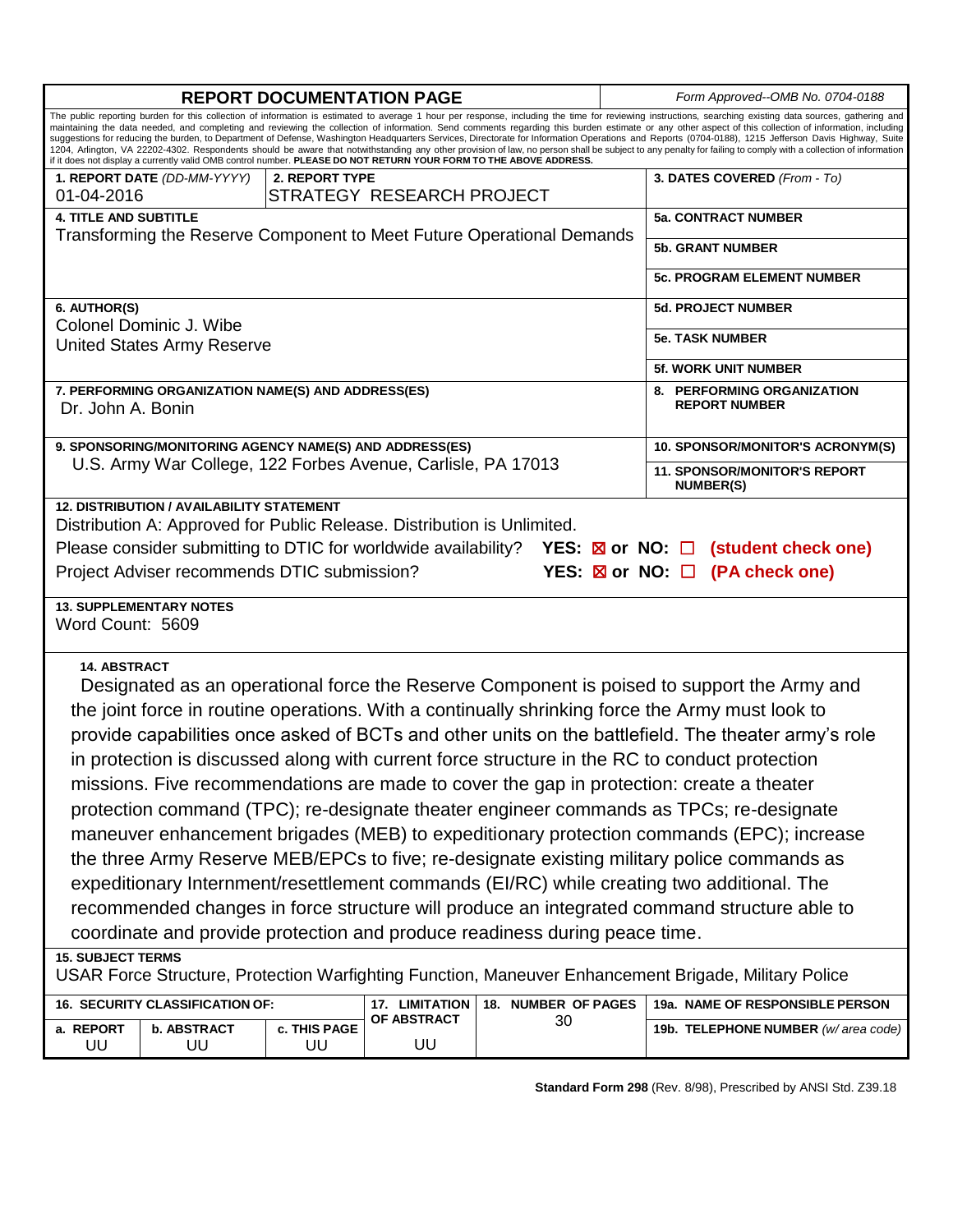## Transforming the Reserve Component to Meet Future Operational Demands (5609 words)

### **Abstract**

Designated as an operational force the Reserve Component is poised to support the Army and the joint force in routine operations. With a continually shrinking force the Army must look to provide capabilities once asked of BCTs and other units on the battlefield. The theater army's role in protection is discussed along with current force structure in the RC to conduct protection missions. Five recommendations are made to cover the gap in protection: create a theater protection command (TPC); re-designate theater engineer commands as TPCs; re-designate maneuver enhancement brigades (MEB) to expeditionary protection commands (EPC); increase the three Army Reserve MEB/EPCs to five; re-designate existing military police commands as expeditionary Internment/resettlement commands (EI/RC) while creating two additional. The recommended changes in force structure will produce an integrated command structure able to coordinate and provide protection and produce readiness during peace time.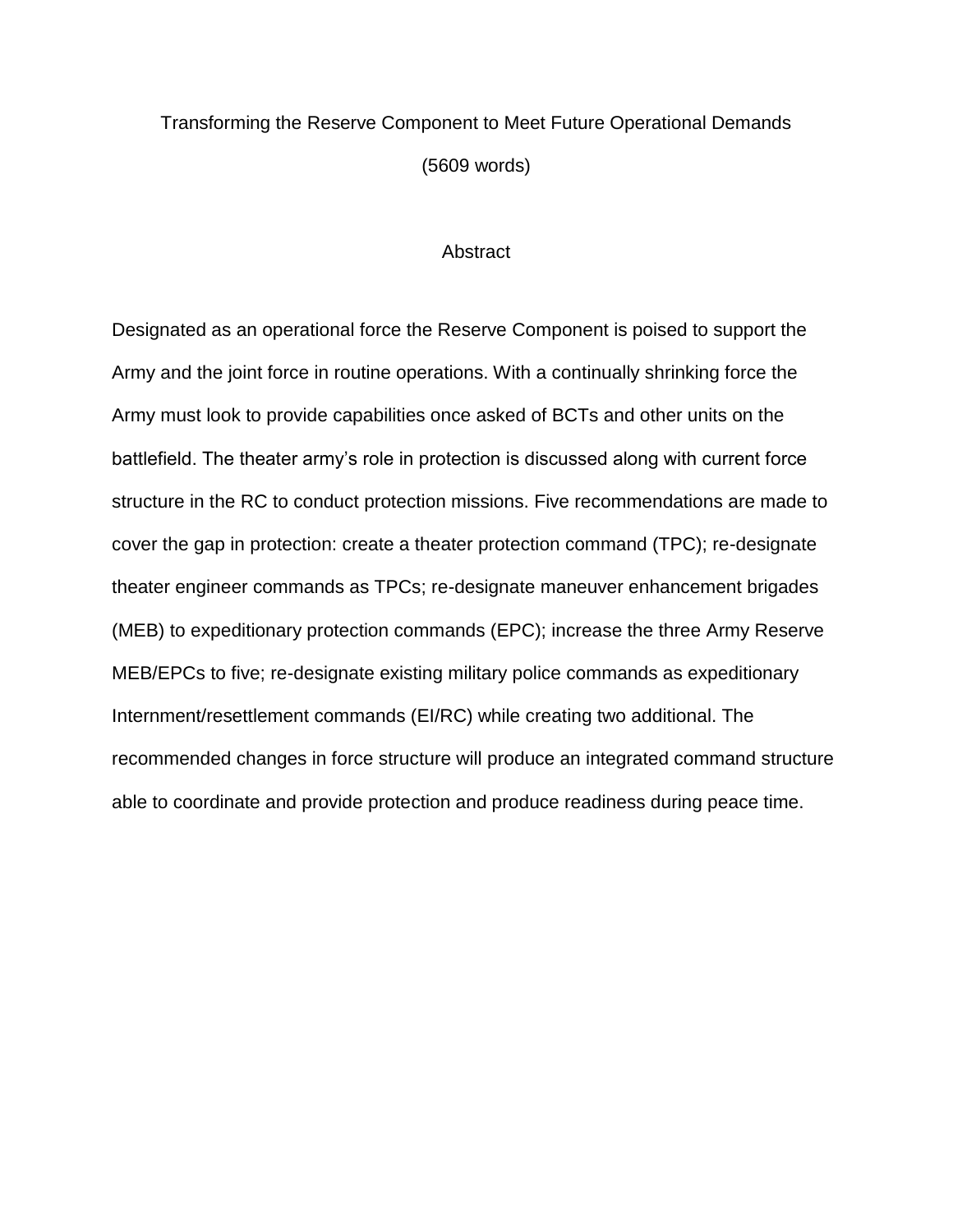### **Transforming the Reserve Component to Meet Future Operational Demands**

Recently the United States Army announced reductions in brigade combat teams (BCT) from 45 to 30 by the end of fiscal year 2017.<sup>1</sup> The BCT is the Army's main modularized combat fighting force and the unit of action the Army has relied on to conduct maneuver over the last 12 years of combat in Iraq and Afghanistan.<sup>2</sup> While reduction in personnel end strength and the number of BCTs takes place, the Army is required to maintain their capacity to provide capabilities to the joint force as the primary land component.<sup>3</sup> In order to maintain a robust operational force, the U.S. Army embraced the total force concept placing reserve component (RC) units into rotational plans for operational force projections.<sup>4</sup> In October 2008 the Department of Defense (DOD) officially codified the RC as "an operational reserve" versus the "strategic reserve." 5

With the designation as an operational force the RC is poised to support the Army and the joint force in routine operations. With a continually shrinking force the Army must look to provide capabilities once asked of BCTs and other units on the battlefield. This leads to the questions: is the RC structured appropriately as a force provider? How can the RC ensure timely and capable support to the U.S. Army and the joint force? To refine these questions and determine where the RC can provide capacity and capability freeing up BCTs to conduct maneuver, a look at the protection Warfighting Function (WfF) at the theater and operational levels follows. The theater army's role in protection will be discussed along with current force structure in the RC to conduct protection missions. The two key units in the RC protection role, the maneuver enhancement brigade (MEB) and the regional support group (RSG), will be examined, with recommendations for new force structure to support theater level protection. Then,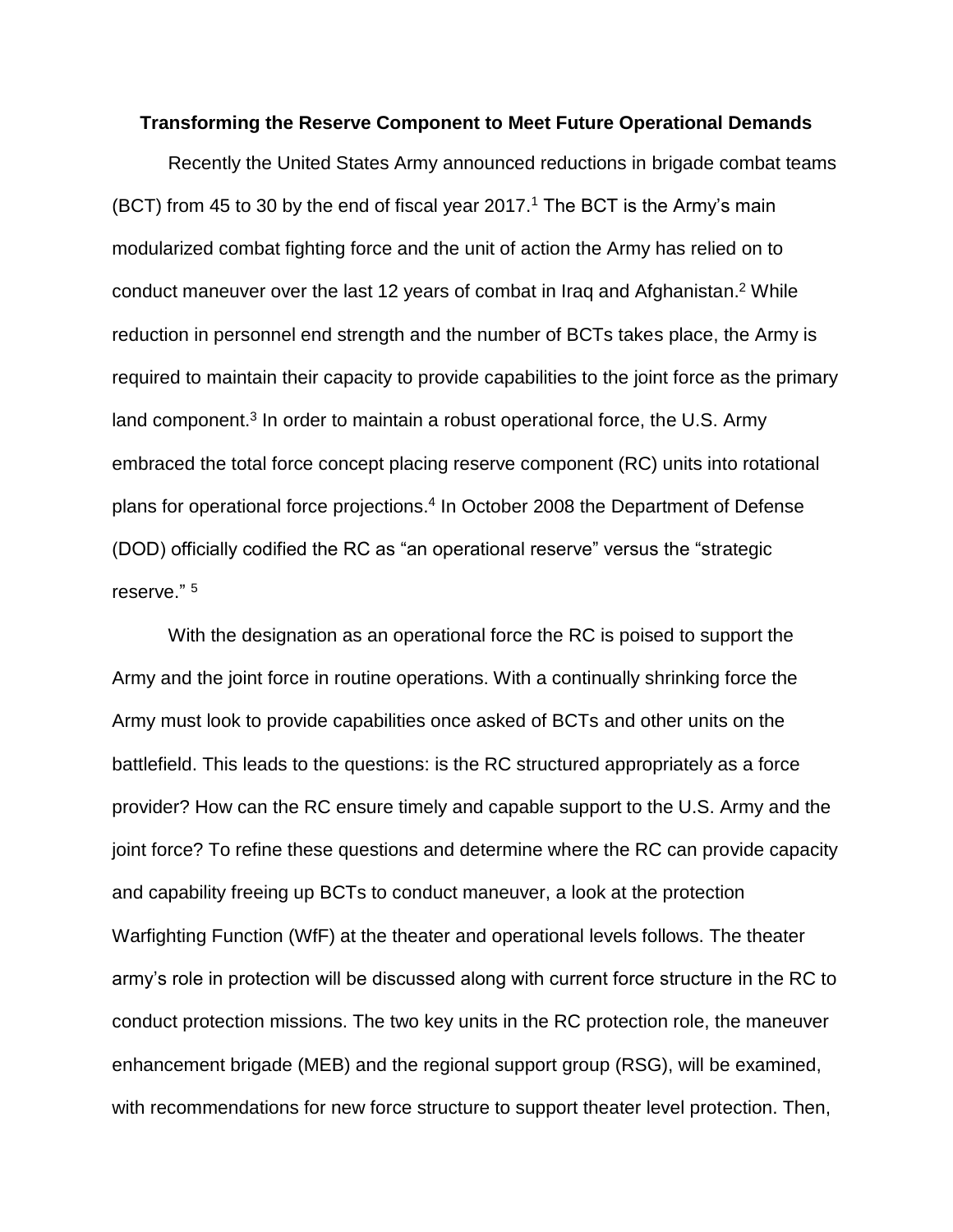a focus on the Capstone Concept for Joint Operations (CCJO) will discuss how RC units and the new force structure recommendations are capable of supporting Globally Integrated Operations (GIO), the main concept of the CCJO, as part of the joint function of protection. A conclusion will follow the discussion of key recommendations.

### **Protection**

Army Doctrine Publication 3-37, *Protection*, states "the goal of protection integration is to balance protection with the freedom of action throughout the duration of military operations."<sup>6</sup> In both Iraq and Afghanistan freedom of action, or movement across the battle space, resulted in half or more of the casualties in each conflict due to improvised explosive devices (IED).<sup>7</sup> IED casualties have slowed since 2010 with force reductions in Iraq and a small U.S. presence in Afghanistan, yet IEDs have become a global threat used by insurgents/terrorists and are a future threat in any hybrid or failed state conflict.<sup>8</sup> With the largest threat to service members in the current conflict being improvised devices placed on movement routes, the protection WfF is key in reducing this threat and achieving economy of force. Improving the military's understanding of the IED threat is one aspect of the IED issue that led to creation of a joint agency dedicated to training and defeating the IED. Control of the movement corridors is the other aspect that must be achieved to allow freedom of action, this is discussed later with the MEB.

The impact of IEDs could be felt across the services, and in 2006 DOD authorized the creation of the joint improvised explosive device defeat organization (JIEDDO) to counter the IED threat. JIEDDO implemented three training lines of effort: working to stop the network placing the IED, defeat the devices once found, and train the force.<sup>9</sup> To stop the network, JIEDDO trains units to merge intelligence, use partnership and conduct offensive action to interrupt the IED supply chain at any point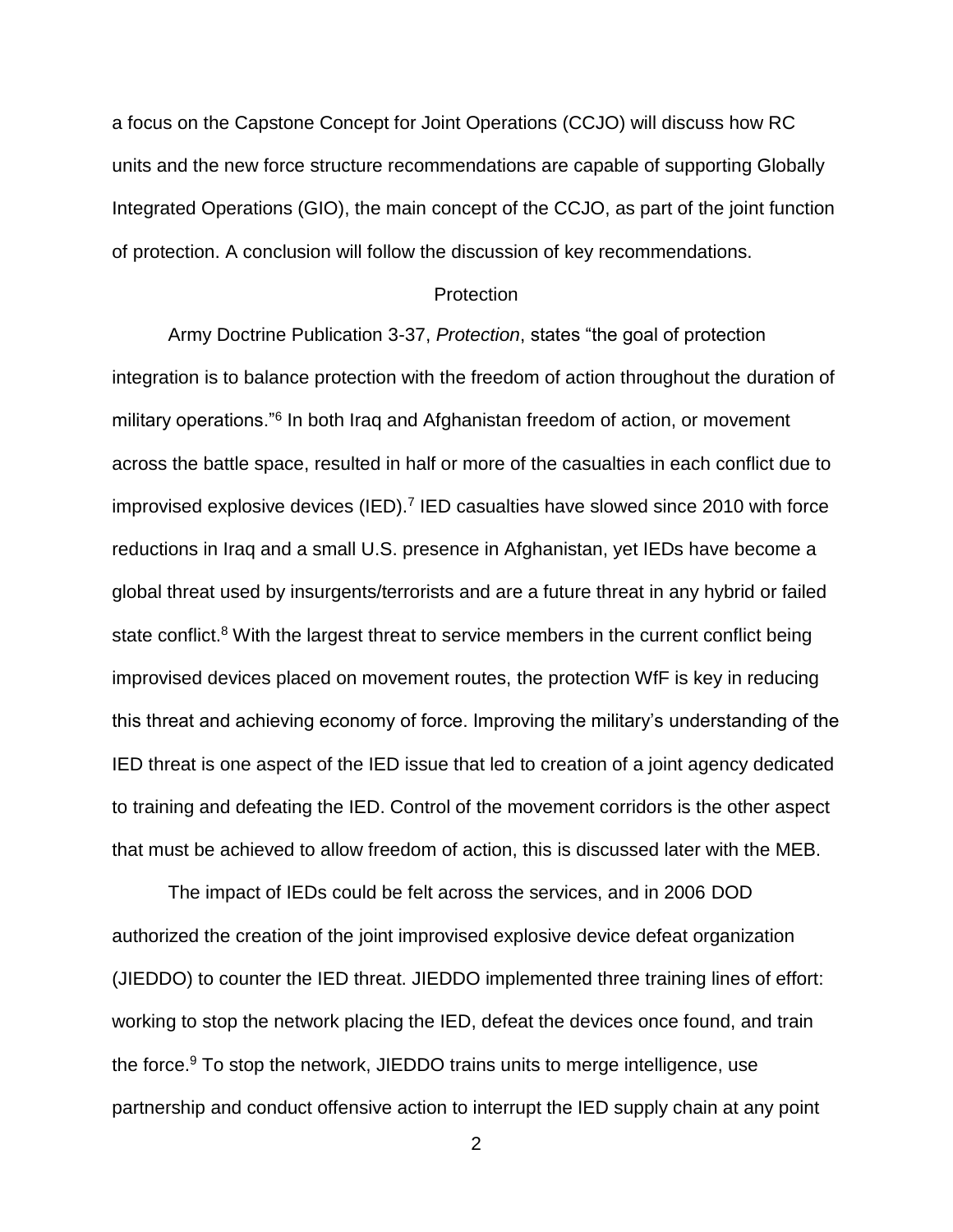from emplacement back to finance and production. Defeating the device uses emerging technology and information to ensure ordnance technicians have the tools and training to neutralize or mitigate the effects of the IED. Information gained in post blast forensics merges with intelligence analysis from raids in stopping the network.

Training the force begins with pre-deployment training and includes information sharing with partners and continual updates to IED tactics, techniques and procedures.<sup>10</sup> IED use peaked in 2007, and although the effectiveness of IED attacks remains around 25-30%, the U.S. and coalition forces are defeating and rendering ineffective 70-75% of attacks. The success of the JIEDDO led to the organization being named a permanent organization under the department of defense (DOD) threat reduction agency to counter IEDs globally as the joint improvised-threat defeat organization (JIDO).<sup>11</sup> Linking the JIDO to theater protection entities increases efficiency in trend analysis and provides updated technology and enemy tactics, techniques and procedures.

Defined in several joint military and army doctrinal publications, operational force protection is the synchronization, integration, and organization of capabilities and resources to preserve combat power from the effects of threats and hazards.<sup>12</sup> The protection joint function includes; missile defense, fire support, base camp defense, chemical, biological, radiological, and nuclear defense (CBRNE), consequence management capability, and explosive ordnance disposal (EOD).<sup>13</sup> Joint Publication 3-10, *Joint Security Operations in Theater*, is dedicated to theater security operations and force protection is mentioned in many joint pubs placing protection responsibility on commanders and staff as well as the service component commanders or the theater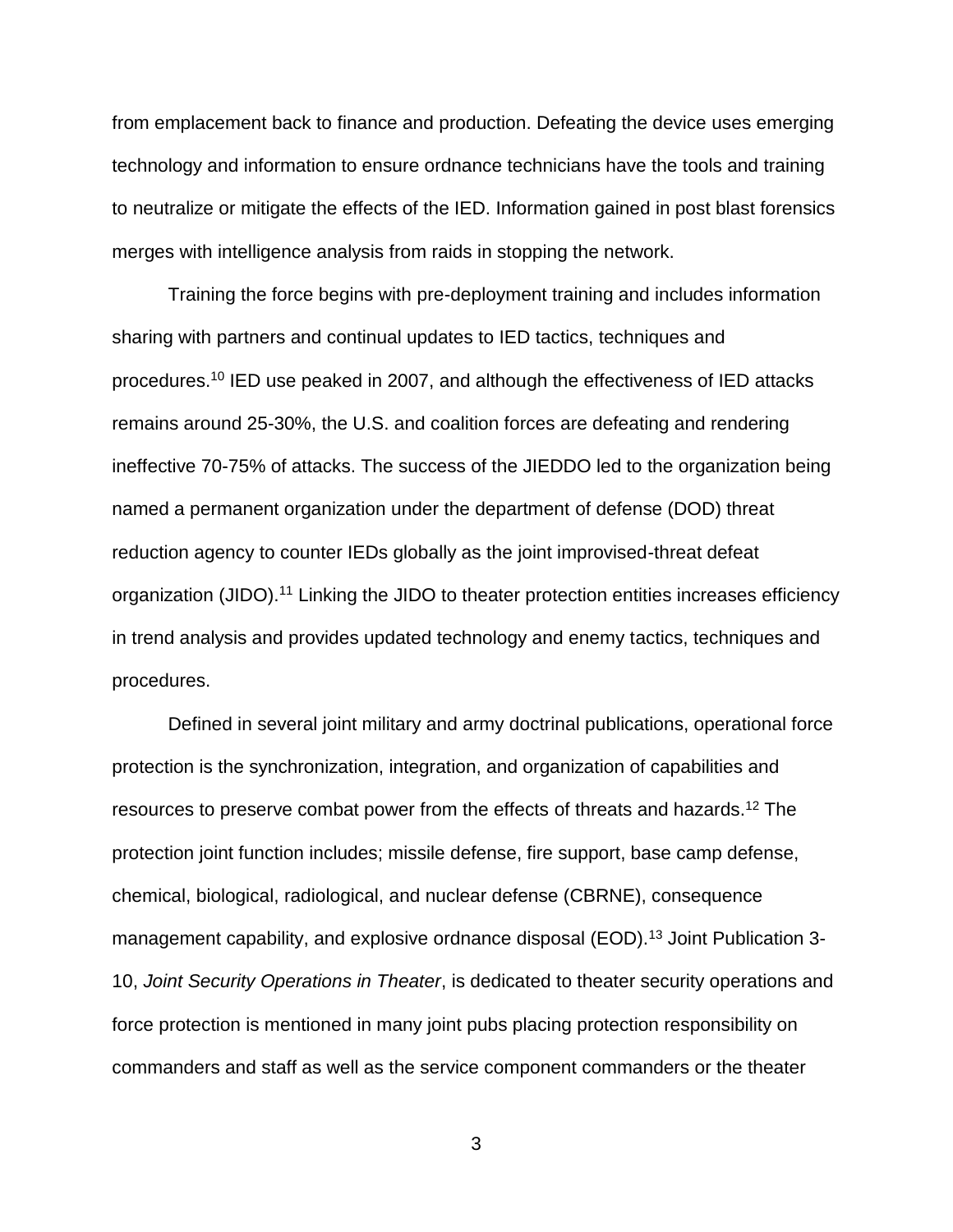level service commands.<sup>14</sup> The concept of operational force protection is woven into a joint security framework using: combat power, anti-terrorism, law enforcement, counterintelligence, information security, personnel security, operations security (OPSEC), and emergency management/response to create an integrated, multi-disciplinary all-hazards approach to risk management.<sup>15</sup>

Operational protection at its base is the application of the army's risk management process of identifying individual threats/hazards, assessing the threat/hazard, determining mitigation methods or controls, implementing mitigation methods or controls, and supervising.<sup>16</sup> Although practiced at every command-level at theater-level the coordination for the joint security framework can encompass many joint security areas.<sup>17</sup> Pulling this multi-faceted warfighting function together at the theater level is crucial to the success of the overall mission. This requires coordination and operational understanding between several command levels with real-time/near realtime reactions, not over-reactions. Protection at the theater-level is delegated to a joint security coordinator (JSC).<sup>18</sup>

The JSC heads the protection cell supported by: the provost marshal; chemical, biological, radiological, and nuclear defense; antiterrorism; force protection; personnel recovery; and safety staff sections.<sup>19</sup> This cell has direct coordination with the joint force air component commander (JFACC) and the area air defense commander (AADC) as well as multi-national (MN) and host nation (HN) entities.<sup>20</sup> The JSC is also responsible for consequence management capability and explosive ordnance disposal.<sup>21</sup> Protection at theater-level and below is managed by the corresponding staffs and commanders.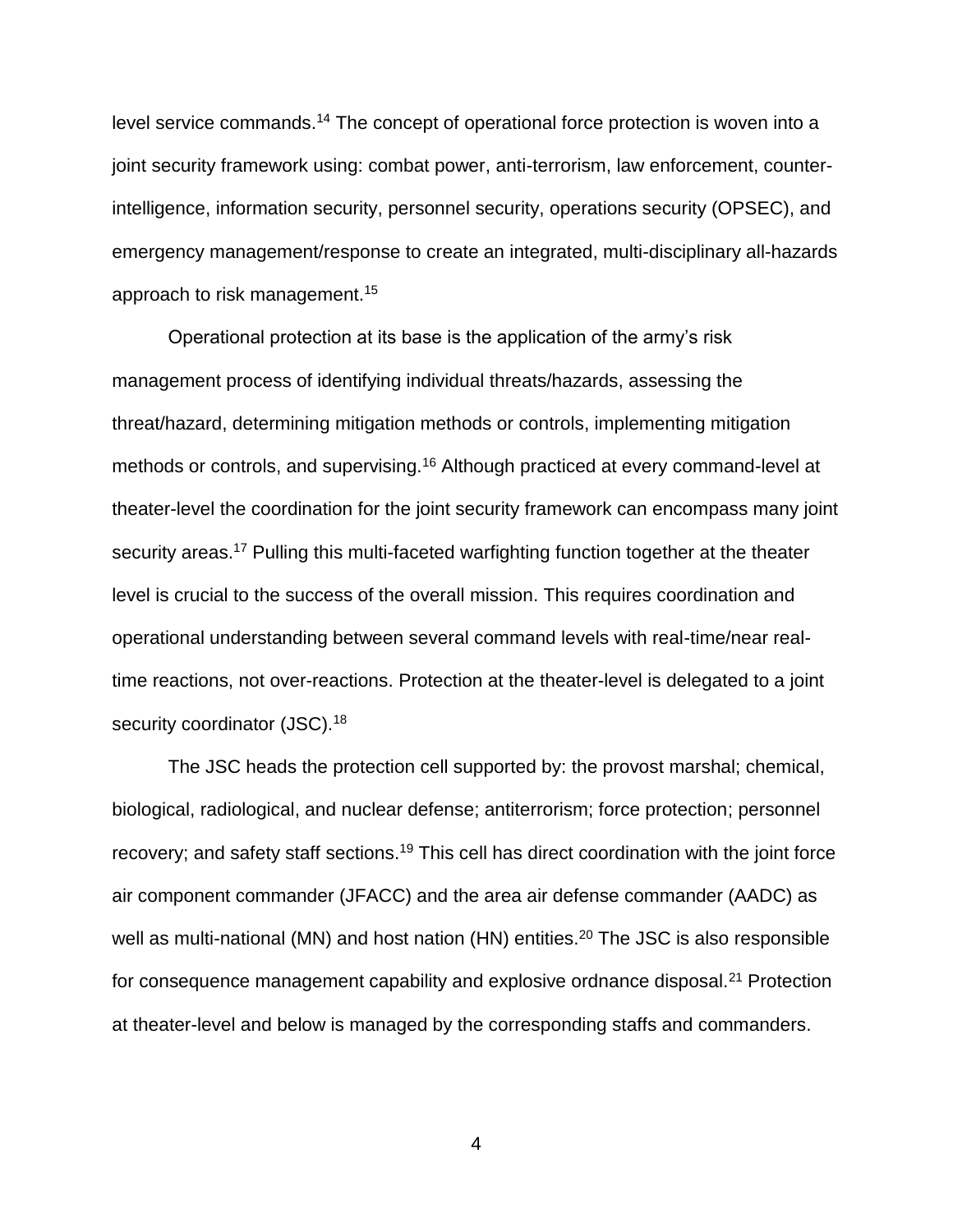Corps and divisions may be assigned a MEB to control a support area as an area of operation; as well as manage protection and maneuver support tasks.<sup>22</sup>

Operational protection is "the" economy of force mission encompassing coordination of many entities at the theater-level to ensure mission success.<sup>23</sup> Understanding the role of the theater army and how they fit into the protection mission is vital to understanding the need for increased support to the joint protection cell. A dedicated command element for theater force protection, similar to that of logistics, medical and engineering, would greatly enhance the joint operational area security framework while freeing BCTs from being diverted to these tasks.

### Theater Army

As the combatant commanders' army service component commander (ASCC), the theater army has operational control of assigned/attached army forces not subassigned to a separate joint task force. The theater army maintains administrative control over all Army forces operating in the area of operation. The theater army is tasked to provide the theater campaign plan, theater posture plan, theater security cooperation plans, theater global force management plans, deliberate plans, crisis action plans, protection and army support to other services (ASOS). <sup>24</sup>

ASOS can be divided into a few categories managed by different command elements that directly report to the theater army. To provide logistics, the theater army relies on the theater sustainment command (TSC) with subordinate expeditionary sustainment commands (ESC) and the medical command (MEDCOM) to manage logistics and medical support. The TSC is a two-star division**-**level logistical command controlling much of ASOS, common user logistics, executive agent actions as directed, and logistics to all Army units; allowing the army theater, corps, and division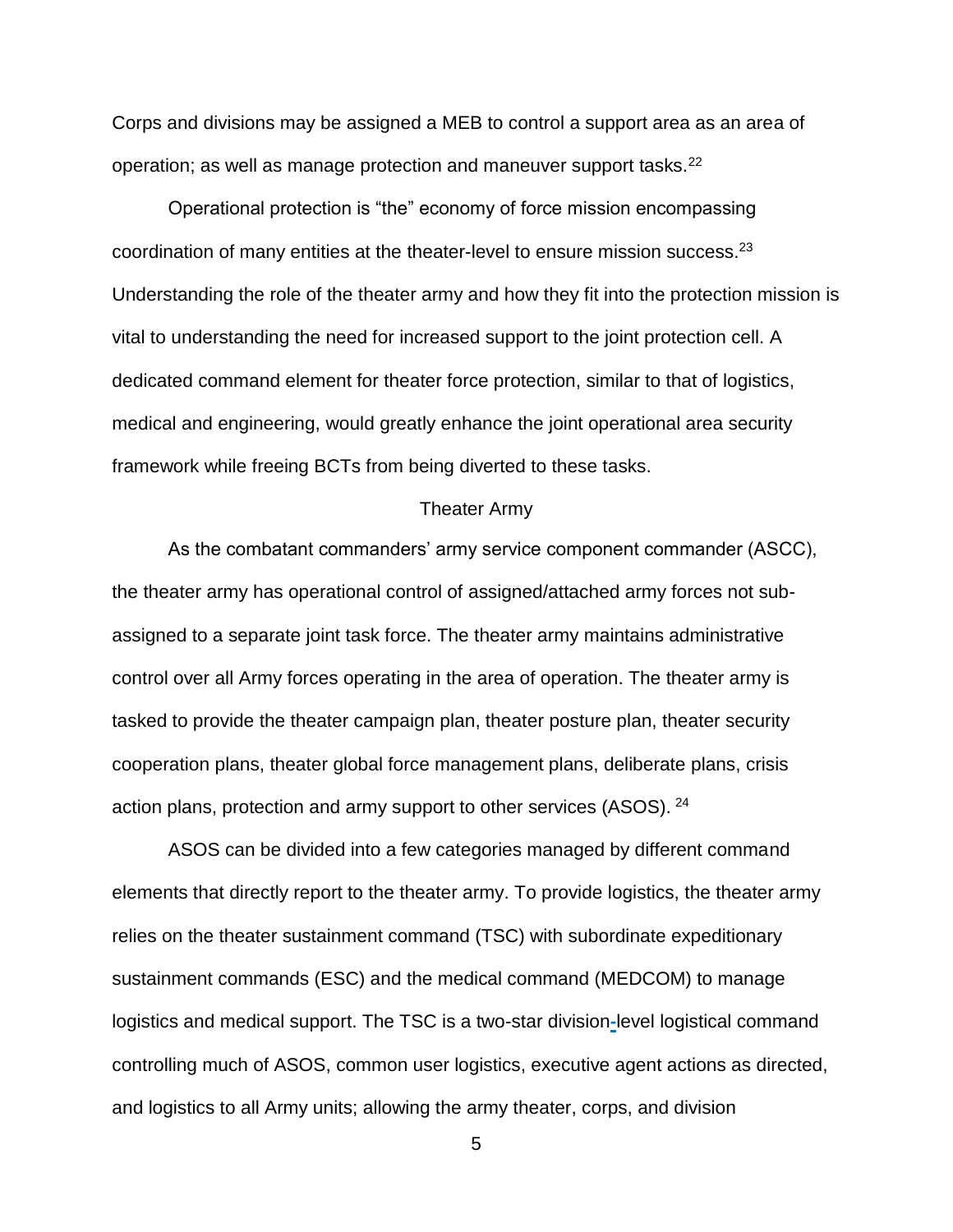headquarters to manage maneuver, maneuver support, and fires.<sup>25</sup> The TSC manages transportation, fuel distribution, and logistics management while the MEDCOM manages intra-theater medical evacuation and veterinary services. A theater engineer command (TEC) manages general engineering while the DOD information network (DODIN) and U.S. Strategic Command (USSTRATCOM) and U.S. Cyber Command work with the signal command (theater) to manage strategic communications.<sup>26</sup>

The theater army's primary role is to be the ASCC managing all Army units assigned to the combatant command. The theater army is deeply tied into steady state activities to include theater security cooperation.<sup>27</sup> The theater army has limited ability to act as the joint force land component commander (JFLCC) and its contingency headquarters has limited ability to act as a joint task force (JTF) command post.<sup>28</sup> The theater army headquarters requires augmentation from other services to assume JTF duties.<sup>29</sup> When the theater army is assigned as the JSC or JFLCC by the combatant commander, the theater army commander assigns the task of coordinating protection to an assistant chief of staff for protection. $30$  During steady state activities and during security cooperation activities the theater army staff is adequate for protection management; during contingency operations and implementation of an operational plan (OPLAN) or concept plan (CONPLAN) the theater army staff requires augmentation.<sup>31</sup>

The Army currently has BCT, MEB and RSG units at the tactical level managing site or area of operations protection duties linking their individual base or base cluster defense centers to the division, corps or theater army staff protection center. Movement control battalions linked into the TSC/ESC distribution management center (DMC) conduct movement control boards that manage supply route status designations based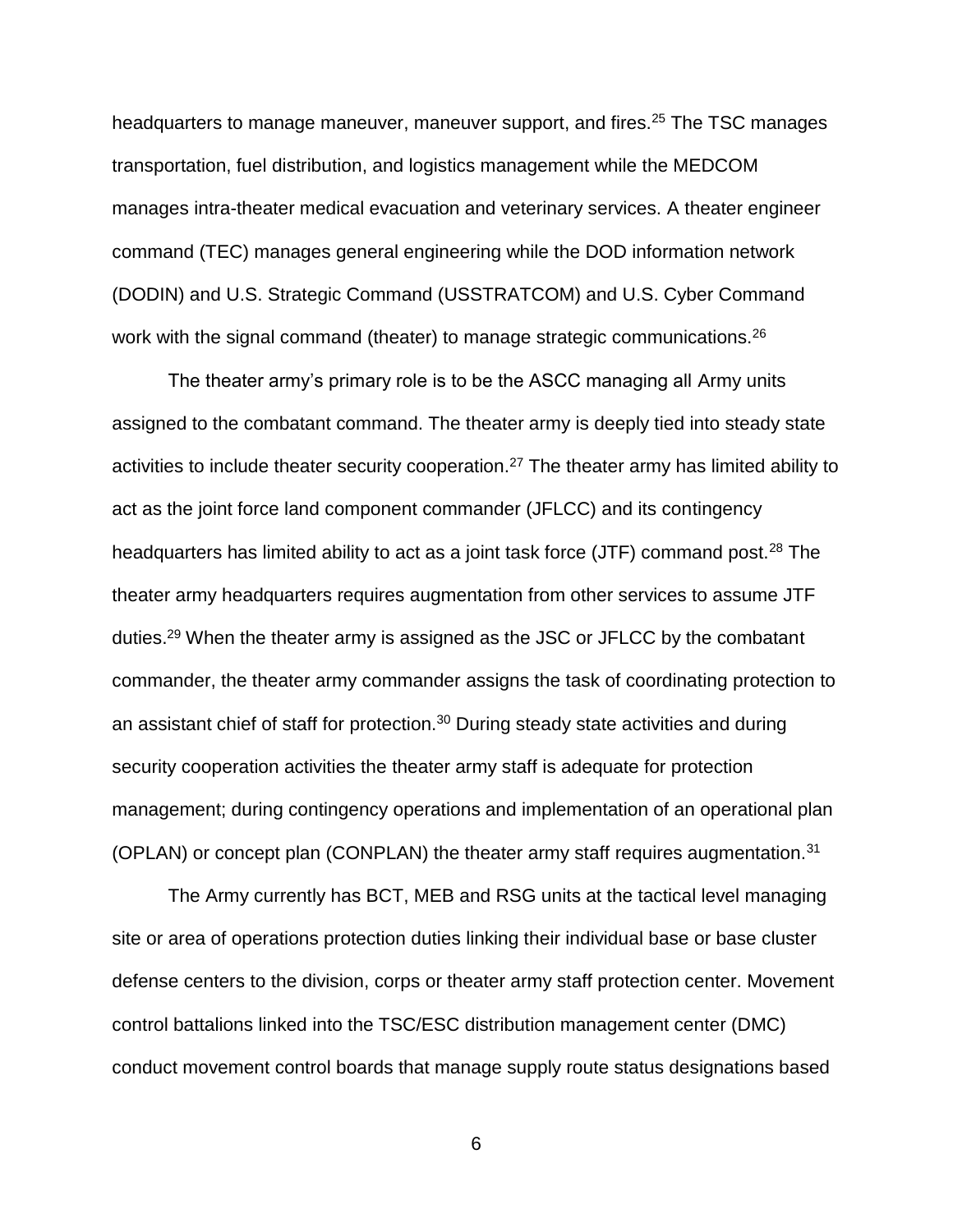on reports of enemy activity. This conglomeration of units each manages a piece of the protection system while reporting up to division, corps, JTF or theater army. This process provides commanders a good operational picture; however, it is a reactive system and siloes response by separate areas of responsibility.

These facts present the question: once an OPLAN or CONPLAN is initiated and an increase of theater assets begins, is the theater army staff the correct entity to directly manage the enlarged mission of theater protection? The seriousness of failed protection and need to coordinate limited capacity strategic defense capabilities dictates a need for dedicated oversite of protection assets.

Since protection is a vital joint and army warfighting function, it should be staffed at the theater level with a two-star division equivalent theater protection command (TPC). Theater level protection commands, provided in the RC structure, would augment the theater army staff and provide the overarching protection plan and management across multiple operational areas. Similar to the use of the existing TSC, TEC, MEDCOM, and ESCs, the TPC would act as the theater protection operations center (TPOC) linking the multiple BDOC, BCOC, and MEBs. Supervising operational force protection at theater level as a command element versus a staff element, the TPC could better integrate information coordination, improving IED response across the battlespace and better informing JIDO enhancing training of future force rotations. This concept builds upon efforts by the Maneuver Support Center in 2006 at FT Leonard Wood, MO<sub>t</sub> to achieve an inter-component joint protection effort.<sup>32</sup> Functioning at the two-star level as a theater command to the MEBs managing movement corridors and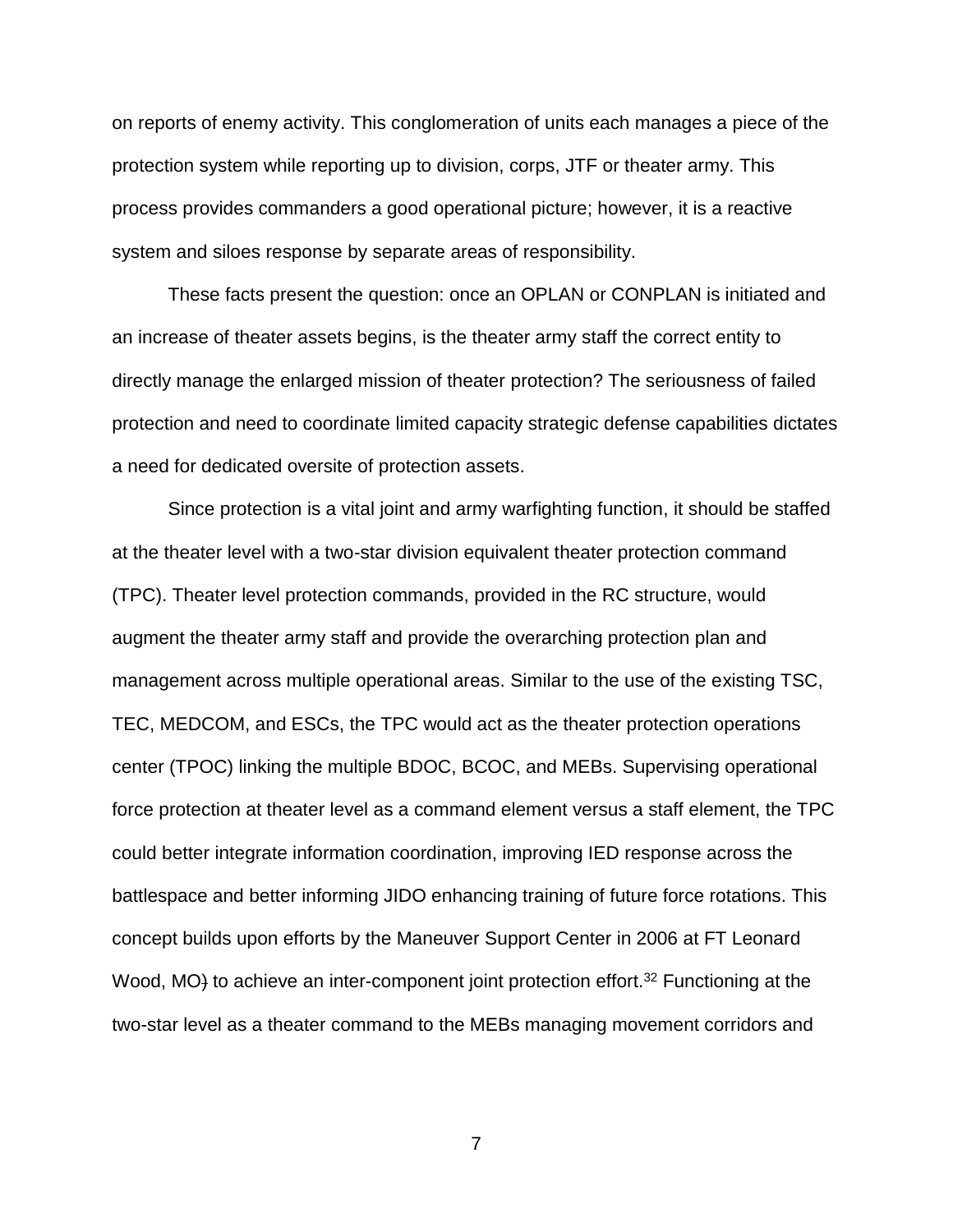linking the RSGs managing bases with air defense and WMD detection and response, the TPC would act as the appointed JSC for the theater.

The TPC is designed for execution, oversight, and technical supervision of operational protection and functional branch missions of its subordinate units within the operational area. The TPC commander can also act as the JFC's chief of detainee operations (CDO), deputy area air defense commander (DAADC) and chief of engineer requirements.<sup>33</sup> The task organization of the TPC would incorporate a protection coordination cell, air defense cell, functional branch deputy commanders as well as up to two deployable operational command posts.

The TPC main headquarters provides mission command of all functional branch missions of assigned units and inherent protection coordination responsibilities. BCTs, divisions, and corps will still maintain their organic assets focused at mobility/countermobility at each level. The TPC engineer, military police and air missle defense duties that follow highlight several key responsibilites of the consolidation of the current branch specific commands.

Engineer responsibilities include mission command of all U.S. coalition, and contracted engineering and construction activities. Provide quality assurance to engineer projects through out theater while overall theater enginneer planner for the army service command, land component command and JTF headquarters. Direct mobility, counter-mobility, survivability, EOD support, theater level infrastructure restoration, civil engineer planning and other engineer theater level services.<sup>34</sup>

Military police responsibilites involve mission command of military police services at the theater and operational level. These include: I/R detainee operations, host nation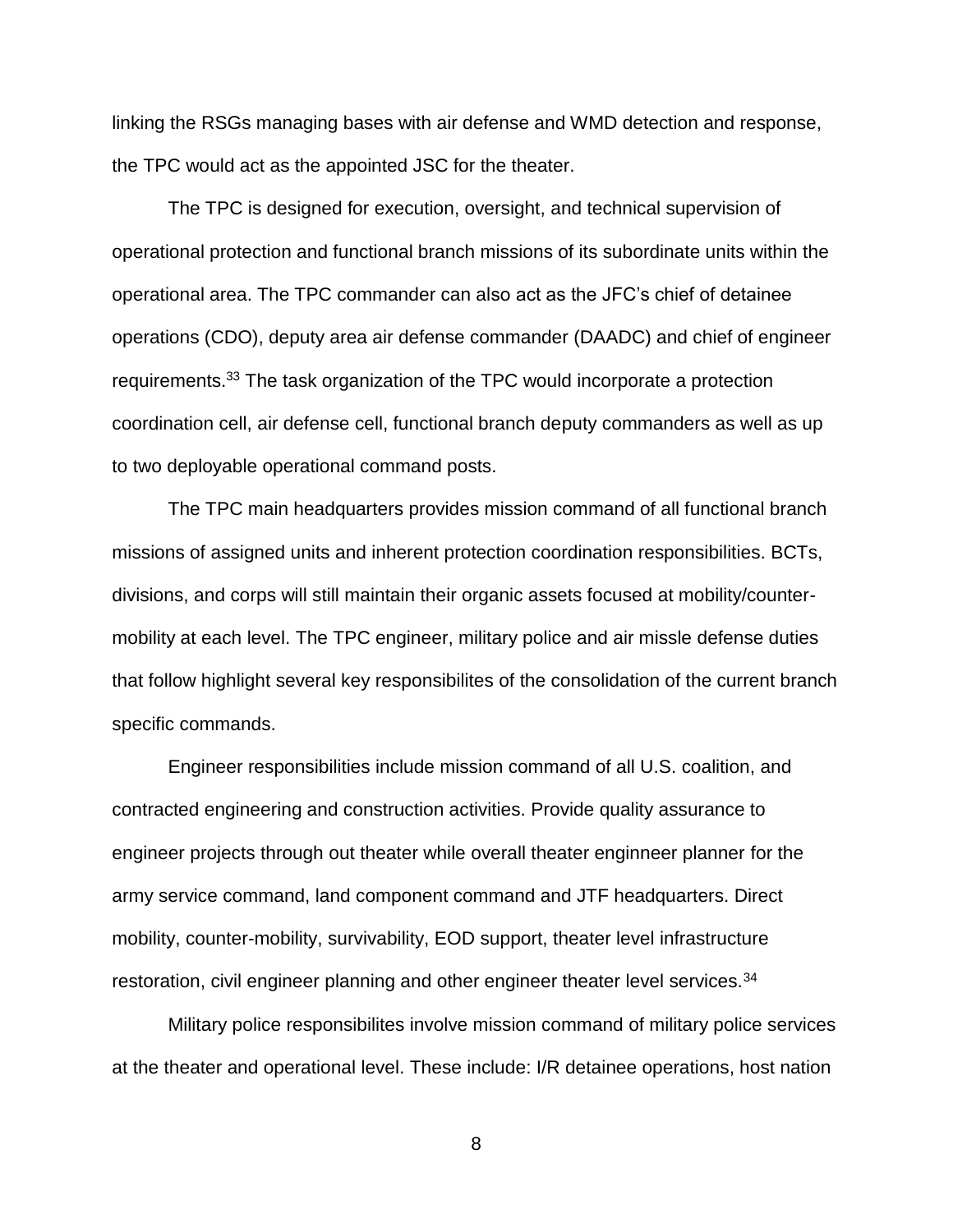(HN) police support, MP support, coordination with federal (US) and civil (HN) I/R activities, and police intelligence operations. Inherent to this is a coordination of HN/MP civil law enforcement interaction enhancing protection as well as stability and security operations.<sup>35</sup>

Air and missile defense (AMD) responsibilites include planning, synchronizing coordinating and conducting joint air and missile defense operations with integration of information on AMD across the battlefield.<sup>36</sup> Coordination external to the TPC includes that with the service component commanders and integrating AMD into U.S, coalition and host nation rear/area defense plans. Mission command is provided for air defense artillery (ADA) brigades, joint tactiacl air ground stations and attached units to include LNO teams to all theater and joint task force air elements.

### Maneuver Enhancement Brigade

The recent National Commission on the Future of the Army (January 2016) recommended reduction in risk to mission and force can be accomplished by stationing, force structure, positioning, and force utilization.<sup>37</sup> Force structure redesign is the concept of adapting to more agile units versus the current BCT construct. MEB's exemplify this, and although not currently designed to primarily command infantry or armor units in offensive operations, the MEB is fully capable of employing these units as a battalion-size tactical combat force for level III threats.

The MEB was formed in the army's transformation process in 2005 to act as a tailorable, multi-functional headquarters performing maneuver support or support area operations.<sup>38</sup> Although created with the transformation to the BCT system, the MEB has not been used to capacity in the current conflicts of Iraq or Afghanistan. The MEB has tremendous force-multiplication potential and use in shaping the operational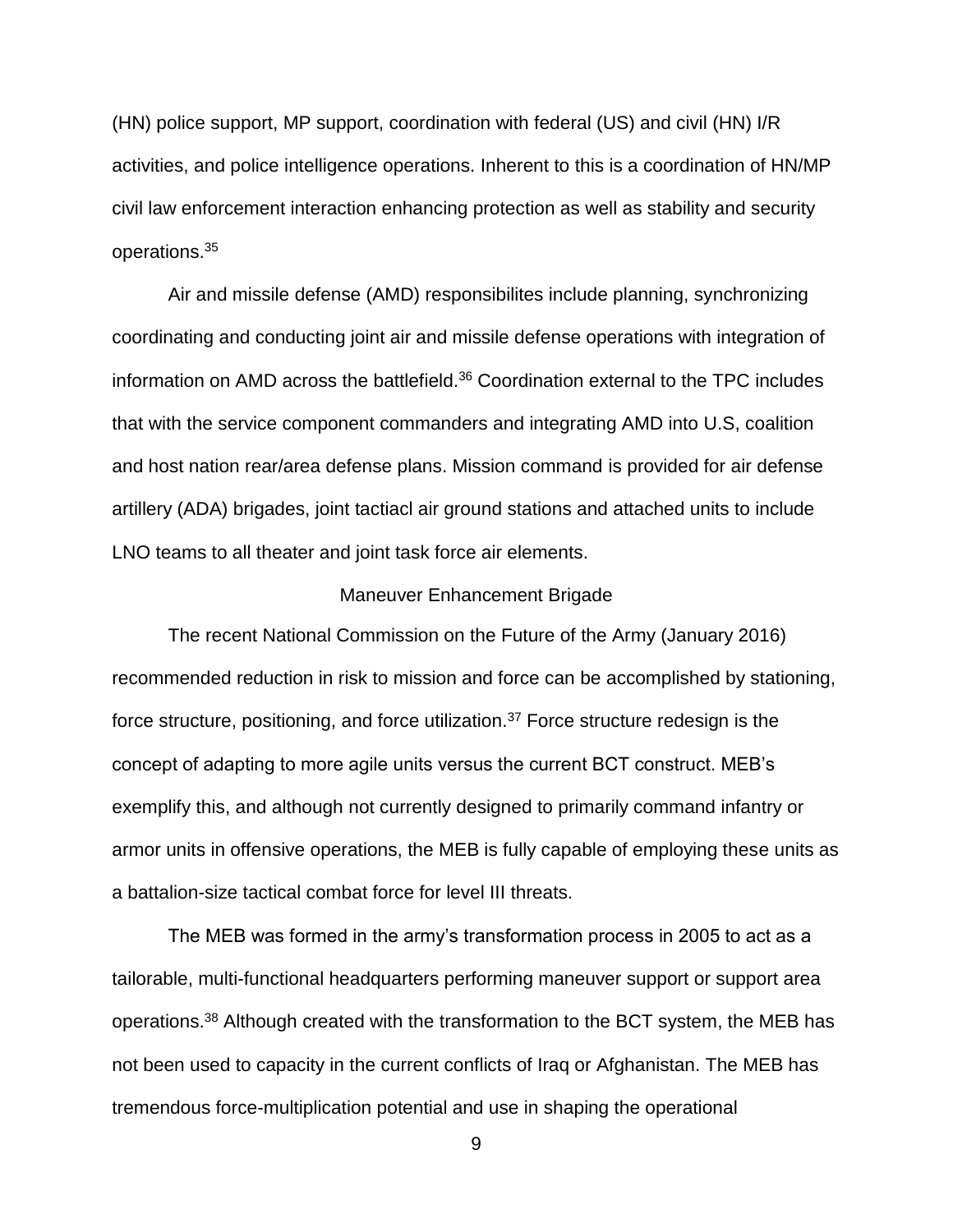environment, stability operations and defense, sensitive site exploitation, and support to civil authority (DSCA); however, since its conception, the MEB has been an underemployed capability.<sup>39</sup>

Maneuver support includes mobility, protection, and sustainment. These tasks enhance the maneuverability of the BCTs the MEB supports under a division headquarters. The MEB enhances freedom of action through mobility and countermobility operations while conducting area security and intelligence collection with military police (MP) and engineer (EN) units. The MEB controls chemical, biological, radiological, nuclear, and high-yield explosives (CBRNE) assets as early warning, consequence management and in support of mobility conducting battlefield obscuration effects.<sup>40</sup> Explosive ordinance disposal (EOD) elements ensure the MEB is capable of finding and eliminating enemy obstacles to freedom of action. The sustainment portion of the MEB refers to the ability to complement or reinforce the BCT engineer assets.<sup>41</sup> MEB engineering can provide survivability enhancement and with some staff augmentation could provide construction or infrastructure repair.

There are several support area operations the MEB can conduct; these include terrain management, clearance of fires, area operational security, area damage control/management and protection, personnel recovery and coordination of base camp/base cluster defense.<sup>42</sup> Due to the MEB's unique integrated functionality, it is the key Army unit to be assigned support area terrain management at the corps and division level.<sup>43</sup> Unique to the MEB versus other non-combat arms commanders is the integrated ability to manage a tactical combat force (TCF) and manage fires. Placing the MEB as a support area terrain manager integrates several base camp defense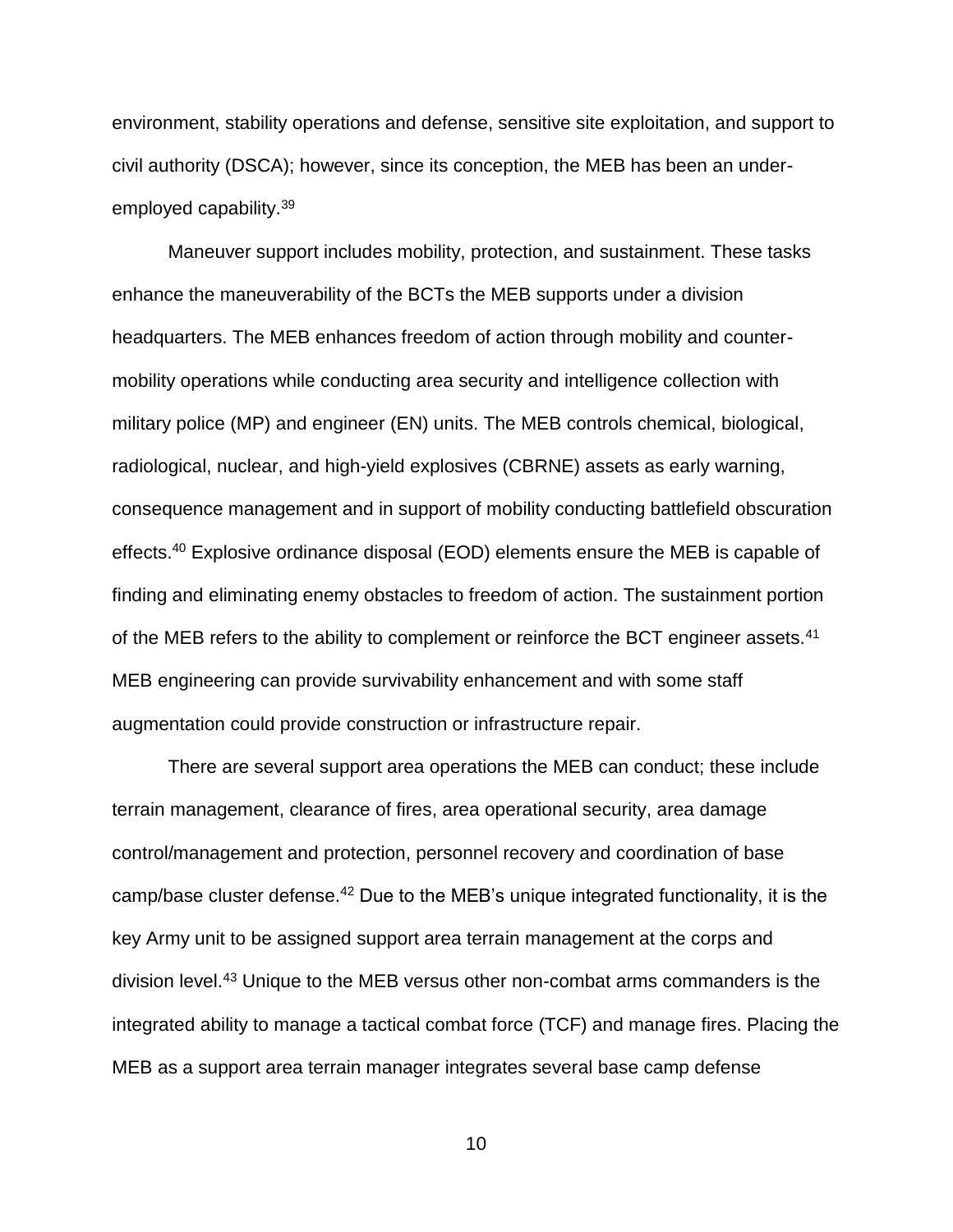operations centers (BDOC) or base cluster operations centers (BCOC). This links the BDOC/BCOC's with a headquarters running routine security and mobility operations in the area of operation that can implement fires and TCF actions with no outside coordination bogging down response. The MEB in affect links the populace (army units) with a police department (MP units) and public works (EN, CBRNE and EOD units) to ensure safety and security while being able to respond to critical all-hazard incidents with organic specialty assets.

The proliferation of the IED threat affects movement across the battle space in current and future military operations, requires the U.S. military to reevaluate its protection focus.<sup>44</sup> The employment of both MEBs to control the movement corridors/lines of communication and the intense anti-IED efforts of the JIDO coalesce the protection of units moving from one inter-theater location to another. The MEB capabilities provide military police, engineer and EOD assets working in concert to maintain the security of a movement corridor between major logistics hubs.<sup>45</sup> In order for the MEB to integrate with the base and base cluster operations centers, the MEB will need direct liaison authorization (DIRLAUTH) with the regional support group, other base commands, and the TPC.

One issue with the MEB is its designation as a brigade. In current army language this places the MEB in equal standing with a BCT, a colonel command, while the MEB is a one-star command. Re-designating the MEB as an expeditionary protection command (EPC) will remove confusion in task organization. Although this may be viewed as technical semantics, the MEB is a one-star brigade headquarters that works in concert with division and corps while maintaining its own area of operation. This re-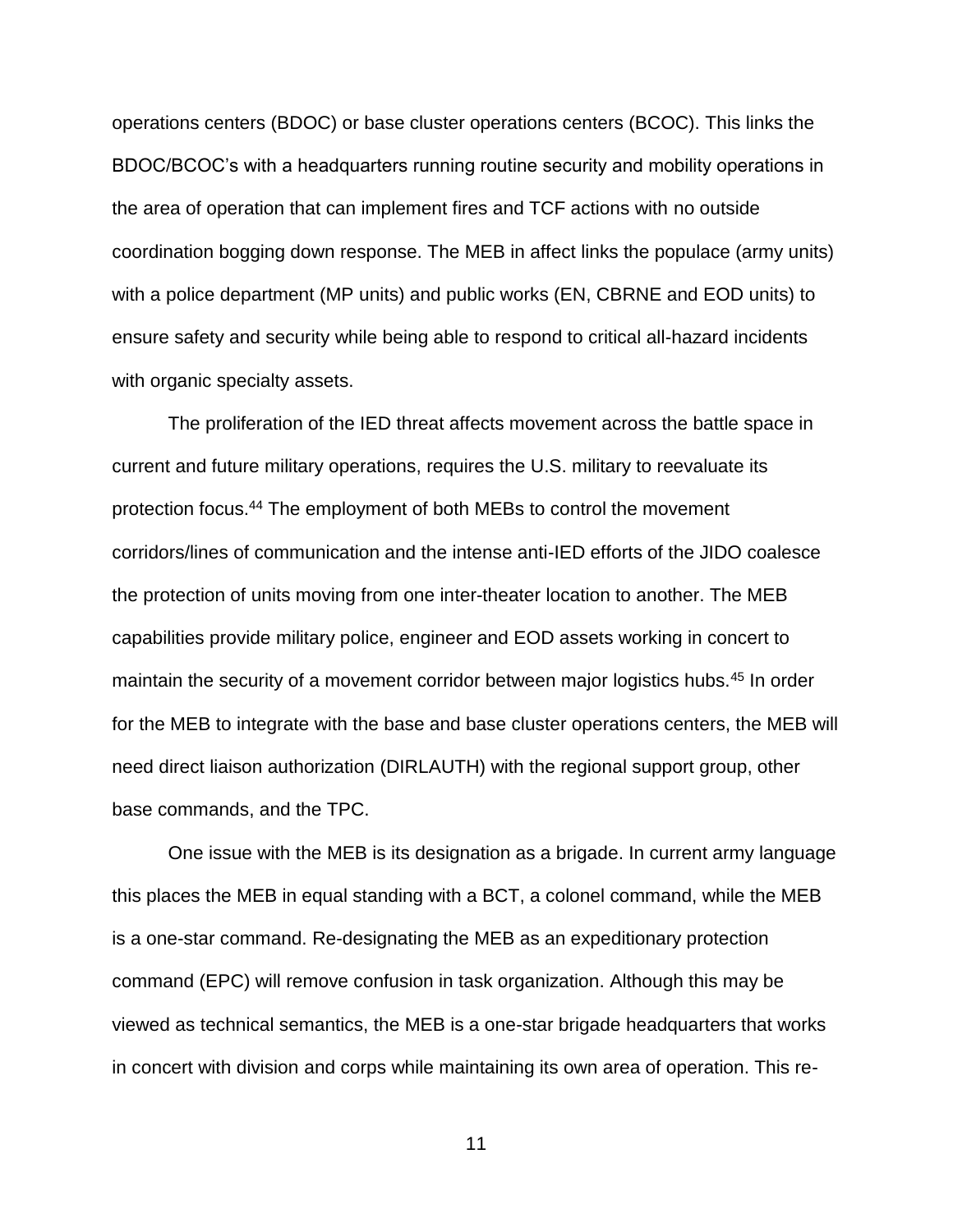designation will make the EPC a deputy commander and a staff fill to a division or corps headquarters versus a subordinate brigade as the TSC is to a theater army. This will also eliminate confusion in joint operations with a marine expeditionary brigade, also labeled a MEB.

There are currently twenty MEBs in the RC, three in the United States Army Reserve (USAR), and seventeen in the National Guard (NG) with no active duty MEBs.<sup>46</sup> Each MEB is tied to an active duty division headquarters, ensuring the unit maintains capability to train and function in all key task areas. Increasing the three USAR MEBs to five or linking two NG MEBs to USAR units for an entire force generation cycle will provide an available MEB each year to train and prepare with RSGs and subordinate units for deployment. The current force generation cycle is a 1:4 for the RC or one year deployed or available to four years in refit and training.<sup>47</sup>

Despite these specified coordination links, RC units face obstacles to training brigade headquarters in the protection function during USAR training exercises. The majority of USAR training exercises focus at platoon or lower. Providing a command post exercise where exercise staff notionally role play lateral and higher units at brigade or higher levels, would provide a much needed void. In order to fully train the RSG and MEB in interaction and response to protection functions, the two units will need to be required to work together in scenario training to create protection plans and crisis management response plans.

### Regional Support Group

The Army and Marine Corps jointly published Army Techniques Publication 3- 37.10/Marine Corps Reference Publication 3-17.7N, *Base Camps*, in April of 2013, attempting to standardize base camp concepts for both services. In this manual the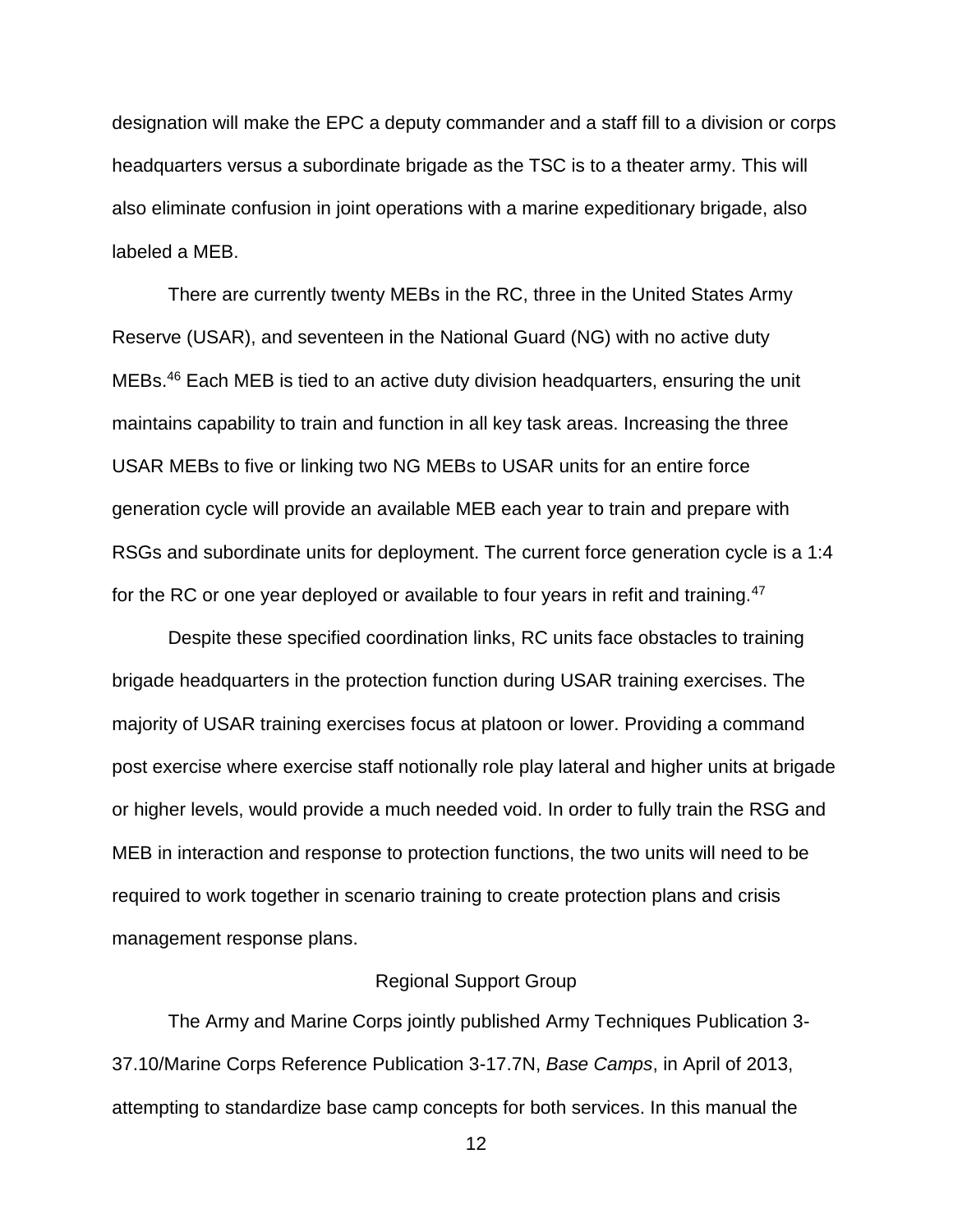regional support group is noted as the only army unit specifically designed and missioned to run large base camps.<sup>48</sup> Despite this, the designation of the base commander is often times delegated to the senior commander on the base camps.<sup>49</sup>

The base camp commander is responsible for the protection, survivability and management of services/infrastructure to the inhabitants of the base camp, both permanent and transient.<sup>50</sup> The RSG is a headquarters designed to act as a deployable garrison command element capable of managing basing infrastructure, contracting, protection, and reception-staging-onward movement-integration (RSOI) actions. Recent RSG deployments to Afghanistan have highlighted the RSG role in protection as the BCOC controlling unit. There is currently one RSG in the active component, nineteen RSGs in the NG and twenty-four RSGs in the USAR.

To run a BDOC/BCOC, RSG's must be augmented with personnel from the intelligence, fires and maneuver units.<sup>51</sup> Working in concert with a MEB, the RSG could provide the internal protection management for a base cluster while the MEB supports, on an area basis, with fires and external response. This mutually supporting relationship is capable of supporting large base camps or multiple medium/small base camps in a base cluster.

Ensuring there is a defined base camp/base cluster defense plan and integrated into the area security plan is a key task to providing protection.<sup>52</sup> The RSG is organized to be the managing agent for both the base defense and a base cluster defense operations center. Tying the RSG into a MEB for base cluster defense and area security as well as level III threat responses would provide the tactical unit commanders the ability to focus their efforts on their primary mission vs survivability and protection. This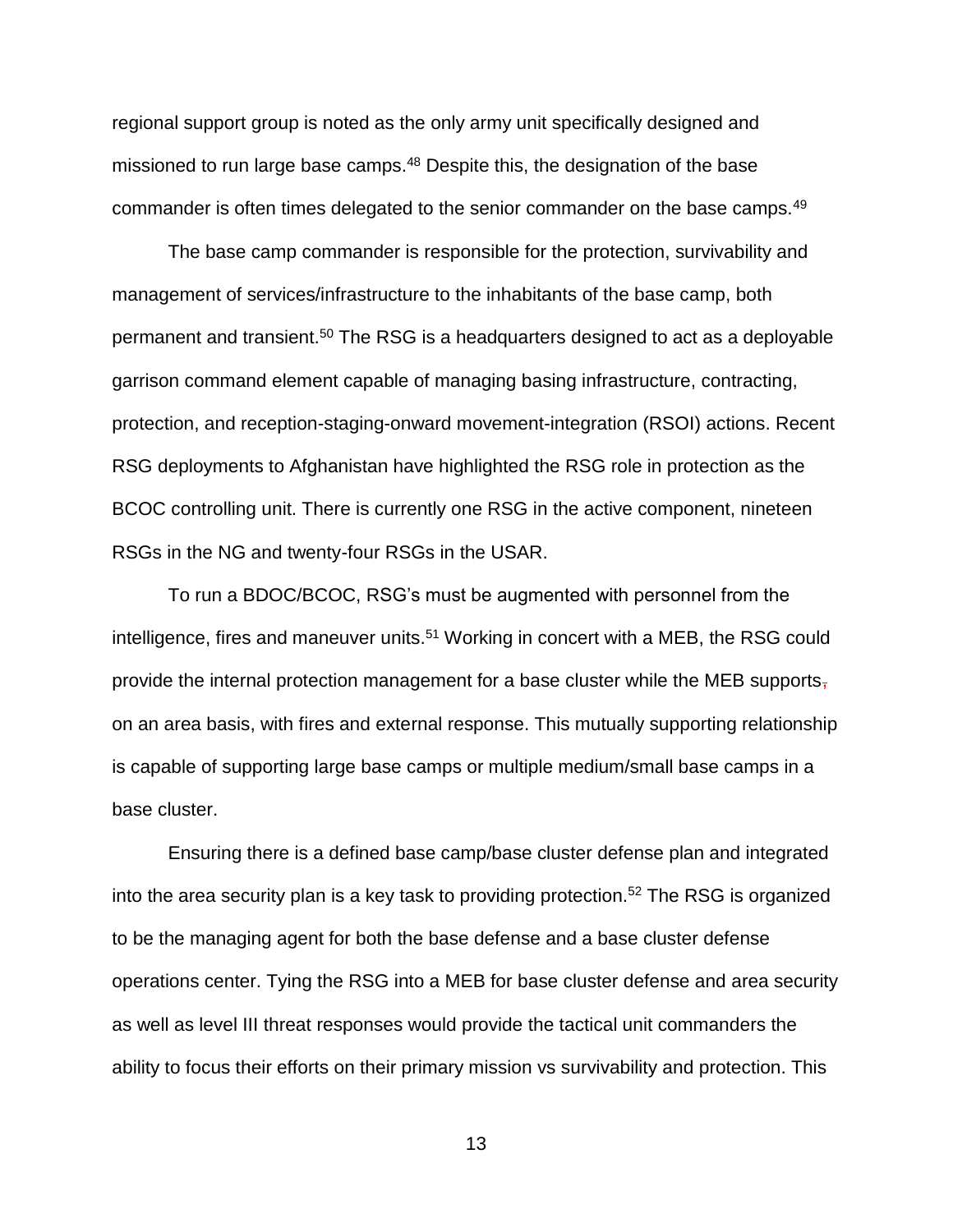use of both combat support units will increase the availability of the combat units to conduct missions even with reduced force structure.

### Current RC Military Police / Engineer Structure

The reorganization of the USAR in 2008-2012 followed as a result of force structure changes from modularity. This reorganization replaced several one-star command headquarters in the Army Reserve with colonel-level brigade commands.<sup>53</sup> Prior to the transition military police and engineer units reported to one-star commands, which were deployable headquarters for theater-level prisoner of war and engineer management. Supporting the BCT/modularity concept, the loss of these one-star headquarters did not significantly affect mission success when USAR units were deployed and attached to units in a theater of operation. Choke points in personnel management resulted from the transition in peacetime operation due to the reduction of general officers in a chain of command and funneling of documents to the "first general officer in the chain of command."<sup>54</sup>

The Army Reserve's current force structure in engineer, signal and military police units have several brigade-level commands reporting to a two-star headquarters or brigade-level commands reporting to a division-level command.<sup>55</sup> The USAR TECs each have a one-star MEB reporting as a brigade and not a command managing subordinate brigades. The logistics units in the USAR, however, have brigade-level commands reporting to a one-star command in the ESCs.<sup>56</sup> The difference in this reporting is the ability to more closely manage units in training, personnel and equipment while providing deployable one-star expeditionary units of action, fully prepared to excel in mission command as practiced daily, supporting division and corpslevel units.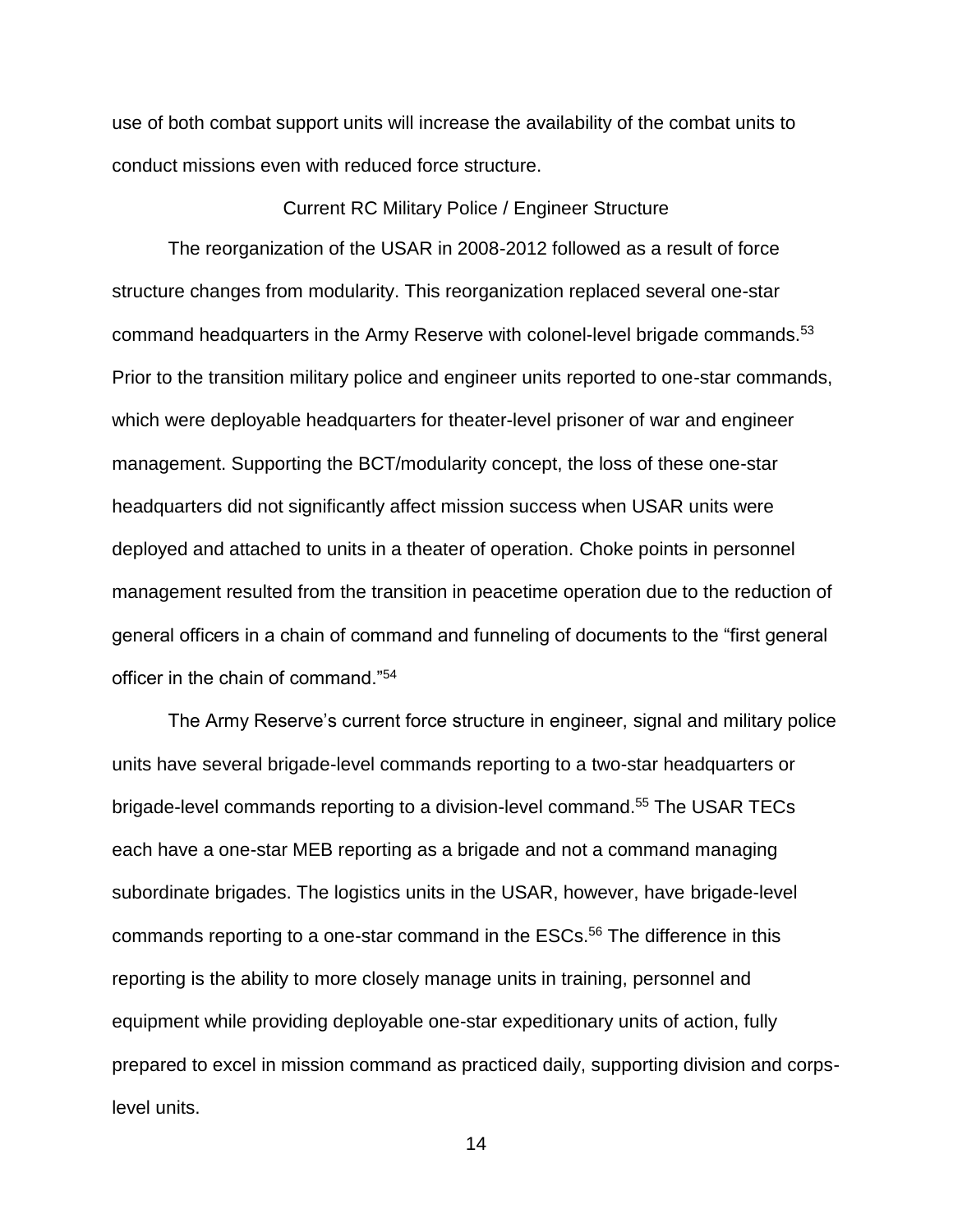MP unit reductions also affected the availability of the one-star level MP commands responsible for theater level internment/resettlement (I/R) responsibilities. In 2003, with the large unexpected influx of persons detained across Iraq after debaathification, the USAR's 800<sup>th</sup> MP command showed abysmal ability to manage the detainee operations process.<sup>57</sup> Despite having several non I/R units assigned, the 800<sup>th</sup> should have been able to fulfill the mission as combined joint task force–seven (CJTF-7) detention operations headquarters with the commander dual-hatted as MP commander and provost marshal of CJTF-7.<sup>58</sup> This failure led to the creation of joint task force 134 (detainee operations) with the eventual loss of one-star MP I/R commands in the USAR.

JTF 134 was an ad hoc two-star joint headquarters managing detention operation in Iraq through the MP brigades who managed combat support (CS) and I/R MP units.<sup>59</sup> Task force coordination was interrupted by non-standard command relationships between subordinate brigade headquarters, battalion headquarters and eventually companies that led to many mission command problems.<sup>60</sup> Task force 134 had direct oversight of the MP I/R brigades at Camp Bucca where the entire brigade ran I/R operations. Joint task force Guantanamo Bay (JTF-GTMO), another ad hoc two-star level command, was created to run the Afghanistan theater-level detention center location in Guantanamo Bay, Cuba. In establishing JTF-GTMO the USAR MP one-star commands were not initially used and saw limited use as detention operations command units in support of JTF-GTMO.

After the 2008-2012 modularity transformation, the RC was left with two theater level two-star MP commands, the 200<sup>th</sup> MP command USAR and the 46<sup>th</sup> MP Command NG; neither command has deployed to Iraq or Afghanistan to run theater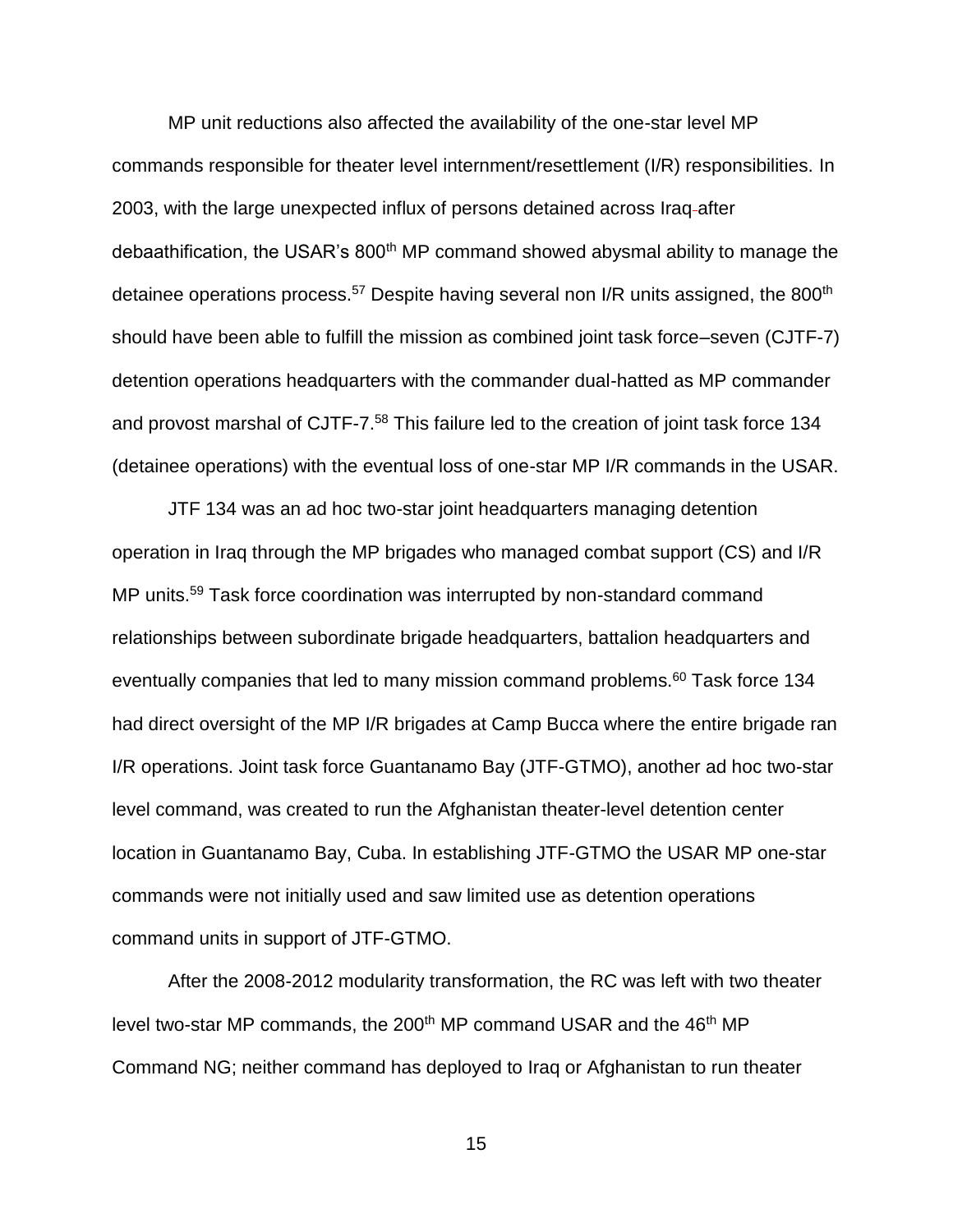detention operations due to Task Force 134 and Task Force GTMO operating in their stead. Soldiers and subordinate units of each may have deployed, yet the commands remained to support steady-state administrative and readiness duties. Despite the usefulness of these commands for peacetime management and preparation of subordinate units for deployment, the trigger point for deployment of these commands is at expected detainee populations of some 80,000 or more.<sup>61</sup>

MP I/R brigades are doctrinally capable of managing up to five battalion elements with a total detainee population of 20,000. A theater expecting 40-60,000 detainees could see an ad-hoc task force again versus the deployment of the MP commands. The obvious issue with an ad-hoc versus established approach is a continual reinvention and relearning of the valuable lessons of Operation Iraqi Freedom's detainee adjudication processes.<sup>62</sup> The mass of detainees, which the U.S. forces secured and processed between May of 2003 and June of 2005, overwhelmed the capacity and capability of Army MP and MI units, and future task organization should reflect lessons learned.<sup>63</sup>

A secondary yet very important issue in I/R management between the task force approach and command approach is logistics. While the task force coordinated and managed detention process and approach as well as specific detainee supplies, the core of logistics for U.S. troops and feeding detainees were processed through the specific units' higher brigade headquarters and the brigades designated supporting elements. Any future task force managed I/R force should meld the elements of command and support to ensure continuity of operation. For units stationed at Camp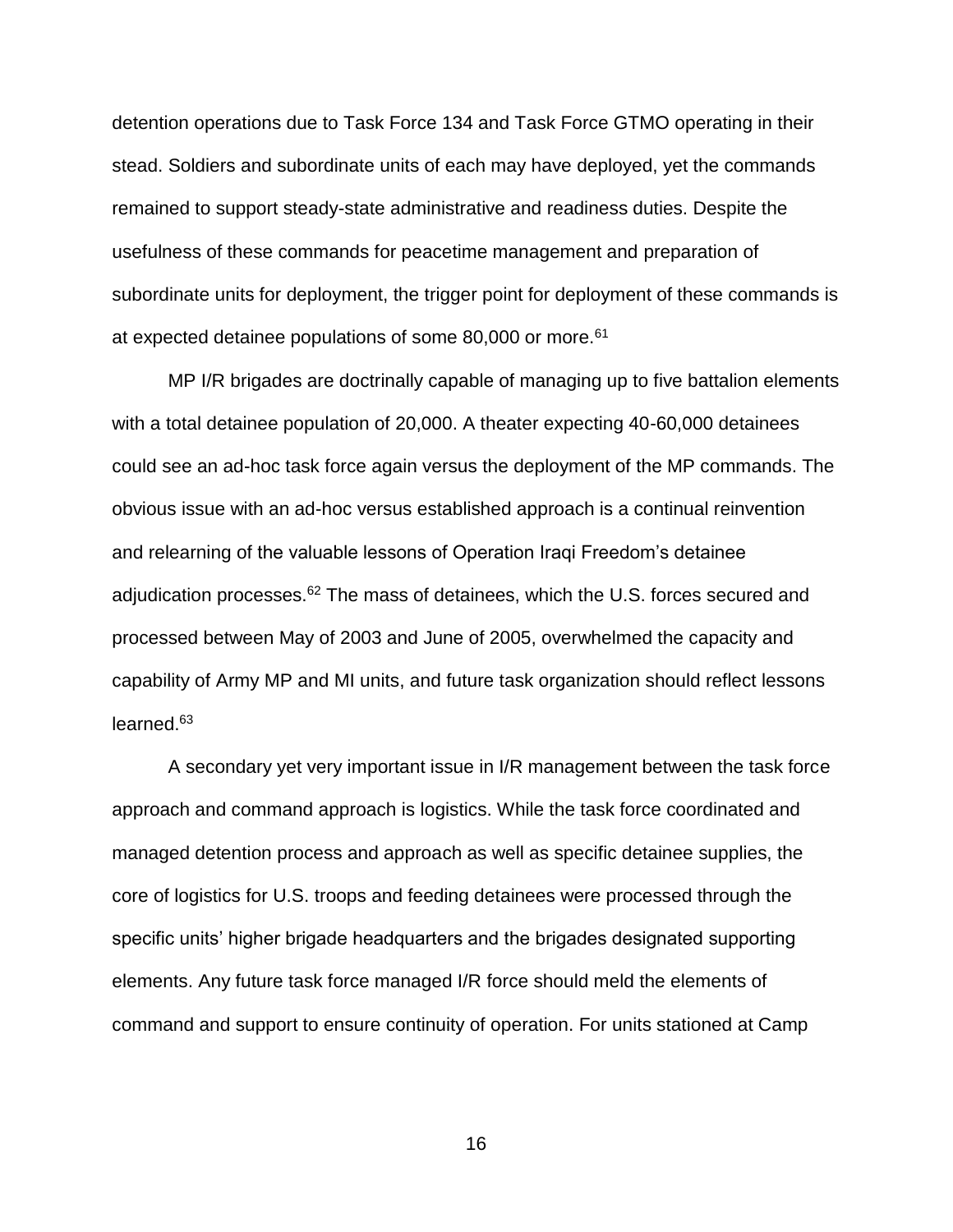Bucca this was not an issue; for units at distant locations, the support/command and control lines led to discord with the task force lines of effort.<sup>64</sup>

 Re-designating the two-star MPCs as one-star expeditionary I/R commands (EI/RC) while establishing two additional EI/RCs to conduct division/corps/JTF level I/R management subordinate to the theater protection command is a needed piece of the overall I/R and personnel management process. These one-star commands would manage operations of two to four MP brigades while ensuring integration of adjudication processes were enforced in theater**-**level orders. These units should contain structured integration cells for: release and review boards, adjudication/case management teams, an interrogation/internment legal team, a point of capture to confinement tracking cell, and point of capture reception cells that are placed forward with special forces units. These commands will provide peacetime command and control of all types of MP units as well as ensuring I/R training processes are linked to up-to-date methods and equipment.<sup>65</sup>

### RC Role in Globally Integrated Operations

The future operations of the Joint Force are doctrinally conceived in the Capstone Concept for Joint Operations: Joint Force 2020 (CCJO) published by the joint chiefs in September of 2012. Integral to the CCJO, the concept of globally integrated operations (GIO) has eight elements of future joint operations: mission command, seizing-retaining-exploiting the initiative, global agility, partnership, flexibility, crossdomain synergy, minimizing unintended consequence, and low signature capabilities.<sup>66</sup> The RC is an integral part of this concept as it contains many of the force multiplying assets in; projection, sustainment, protection, medical and force generation. The RC is highlighted as providing the depth to the active components (AC) initial response in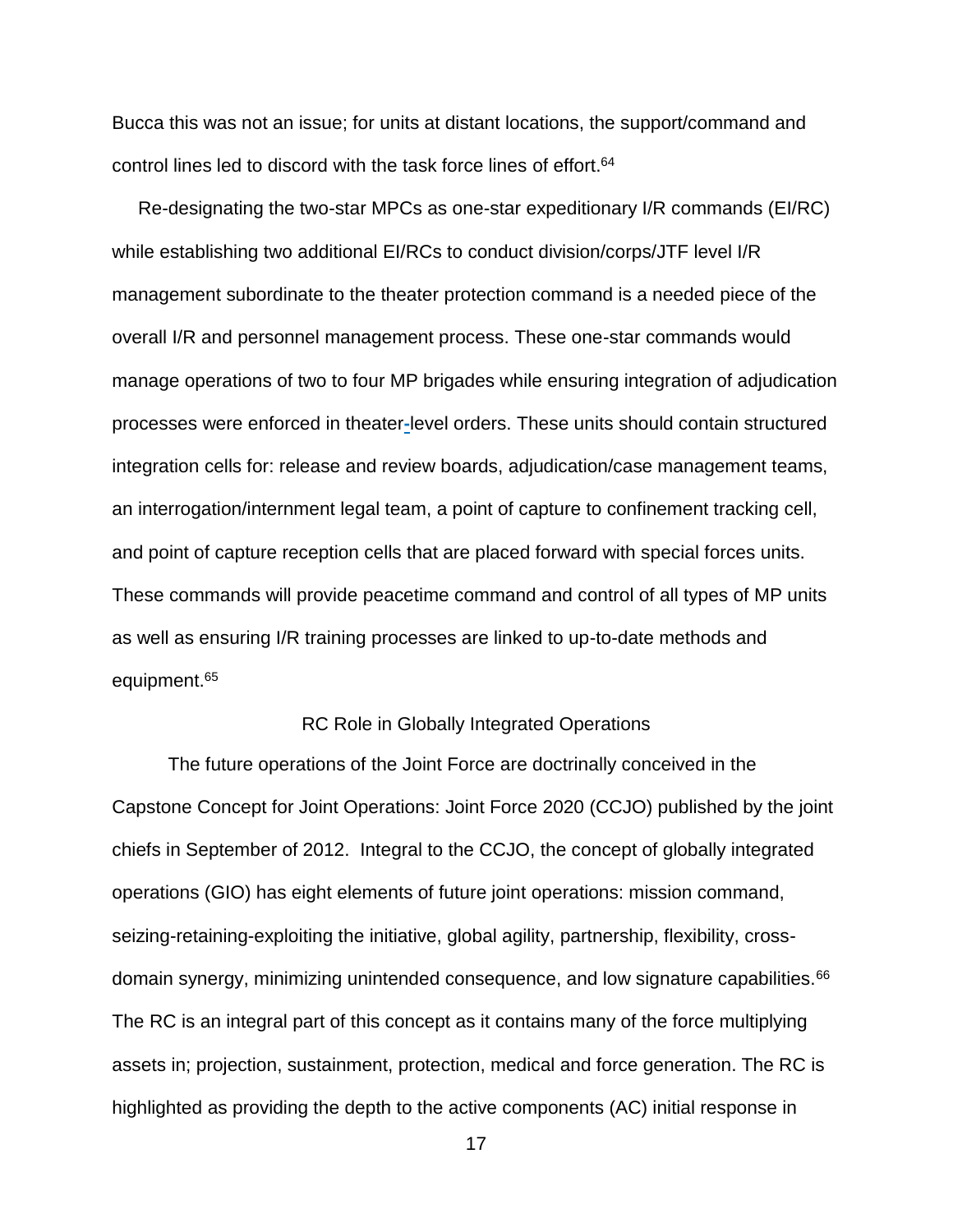many current doctrinal concepts, yet the RC is also recommended as a force of first choice in some future operations and as a cost effective force for sustaining long term operations.<sup>67</sup>

Army doctrine highlights the RC as the first choice force for Defense Support to Civil Authority (DSCA) missions.<sup>68</sup> Proper management inside a force generation concept will allow a prepared reserve component force to mobilize and deploy for theater security cooperation and shaping operations in equal operational status to active component forces.<sup>69</sup> Integrating a one-star level protection commands into the division or corps level headquarters will allow tailoring smaller joint task forces to meet mission requirements, fully supporting the GIO concept in the CCJO.

The use of the operational reserve force has also proven less costly than using active component forces in all but armored BCTs.<sup>70</sup> In addition to this cost saving, structured operational deployments will sustain trained reserve forces at higher readiness levels than stagnant non-deployed sources.<sup>71</sup> Thus, to ensure the U.S. Army maintains its ability to support operational requirements, full operational integration of reserve units along with adjustment of force structure to cost effective forces in each component should be attained. Tailoring of force generation to provide consistent contingency pools on a steady-state is a must to ensure the RC units are prepared to deploy along with active component units.<sup>72</sup>

### Projected RC Force Structure

The USAR, having no BCTs, is a cost effective component providing ready enabling units for operational missions. In the future, though, the USAR can transform its force structure to maximize efficiency and incorporation into globally integrated operations. The following force structure recommendations mitigate the deficiencies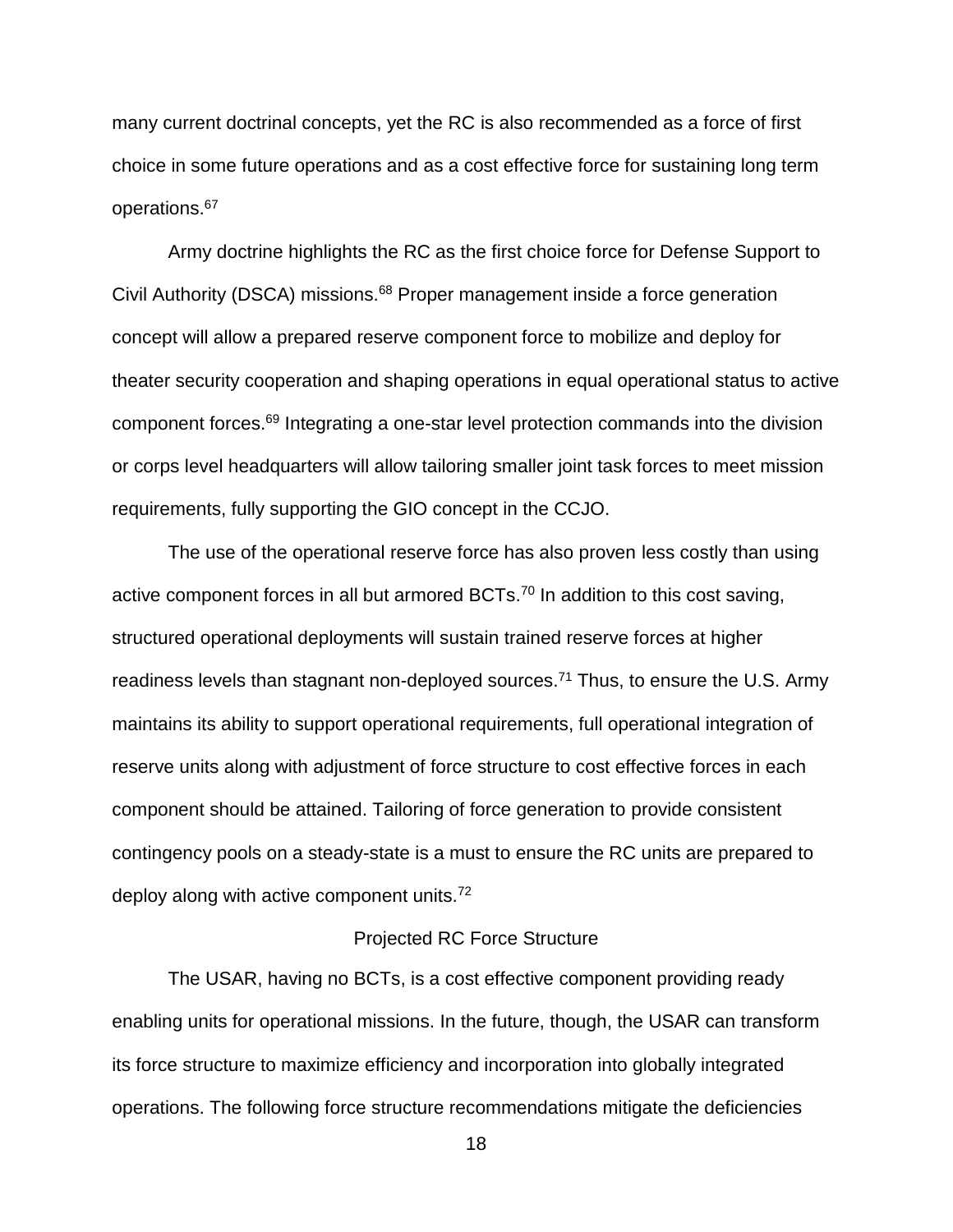noted in the prior discussion as well as incorporate changes that will allow modularity and tailoring of forces at the JTF and theater levels.

### Recommendation One

Creation of TPC will merge the force protection tasks from the multiple branches that conduct individual protection tasks into one entity designed to produce a holistic protection effort. Functioning at the two-star level as a theater command to the MEBs managing JSAs and movement corridors and linking the regional support groups managing bases with air defense and weapon of mass destruction detection and response, the TPC would act as the appointed JSC for the theater. IEDs have also become a proliferated global threat used by insurgents and are a future threat in any hybrid or failed state conflict. Control of the movement corridors is a key aspect that must be achieved to allow freedom of action.

### Recommendation Two

Re-designate TECs as TPCs to better use force structure and fully support GIO. The RC engineer commands provides the best force structure fit for managing the protection function and branch functions while creating the least chaos and change for Soldiers, leveraging current basing and retention of experienced staff. The TECs are well established headquarters and adding deputy commanders and small staff sections to run I/R and other functions will cause little impact. This also fits well with recommendation five as the MPCs will be reduced to one-star commands not eliminated.

### Recommendation Three

Re-designate the MEB to EPC to eliminate confusion from mission command and task organization processes. The MEB is a one-star brigade headquarters that works in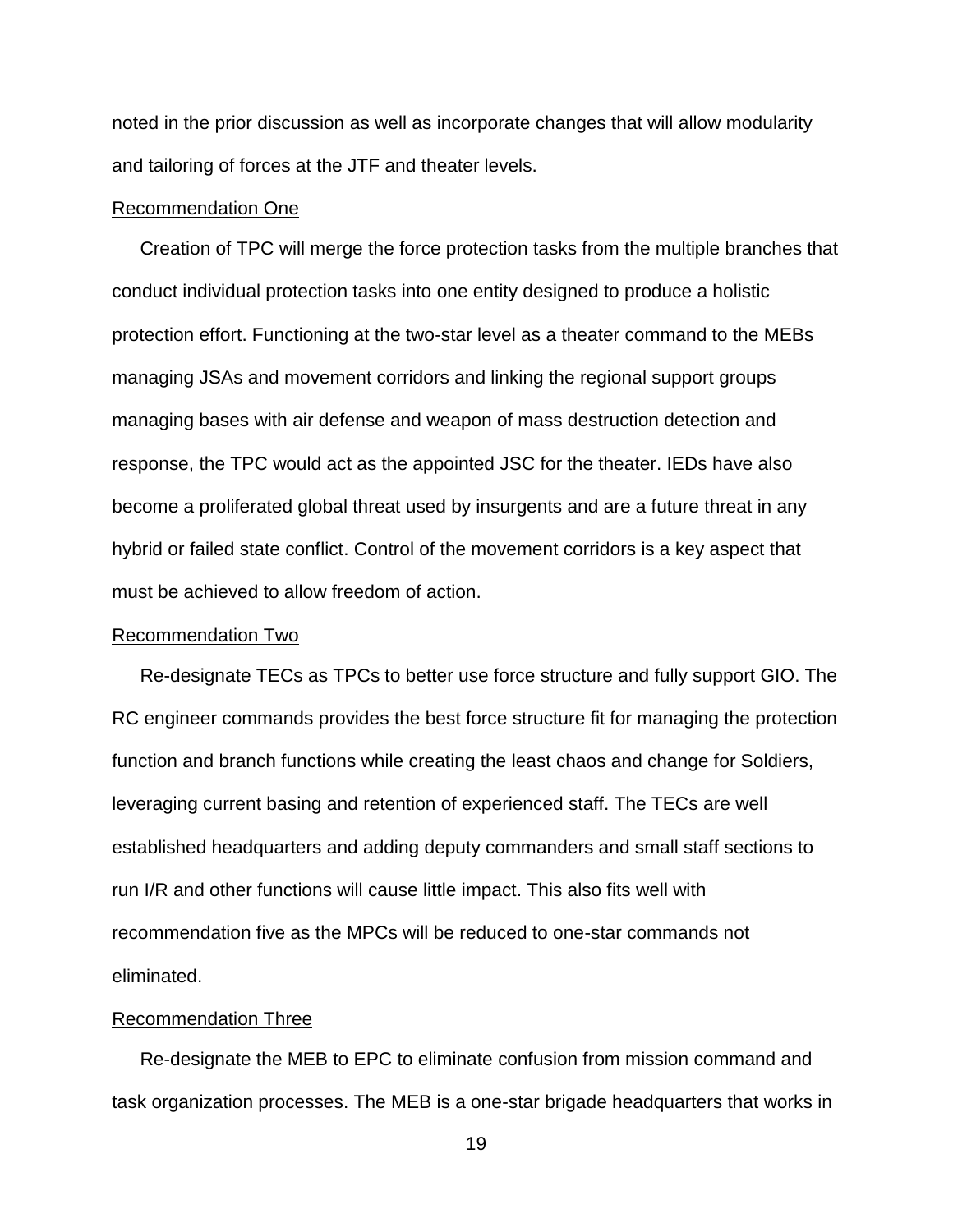concert with division and corps while maintaining its own area of operation. This redesignation will make the EPC a deputy commander and staff fill to a division or corps headquarters versus a subordinate BDE, as the TPC and TSC are to a theater army. This also eliminates confusion in joint operations with a marine expeditionary brigade, also a MEB.

### Recommendation Four

Increase the number of EPC/MEB from the current three USAR MEB/EPCs to five or link two NG MEB/EPCs to USAR units for an entire force generation cycle. Force generation processes currently call for a 1:4 cycle; thus, five EPC/MEB could cycle through the Army's force generation cycle smoothly. The ability to cycle linked units each year through the same training process allows ease of USAR specific training programs to integrate protection units in the same generation year to train together before available year.

### Recommendation Five

Re-designate the 200<sup>th</sup> MPC USAR and the 46<sup>th</sup> MPC NG to one-star EI/RCs while creating two additional EI/RCs to provide continuity in task organization and detention support to operations. The creation, training and deployment of EI/RCs will bridge the gap in smaller detention operations, allowing the internment-resettlement commands to fall under the TPC or directly support the theater army. The TPC can manage multiple EI/RCs; thus, the two-star MPCs can be re-designated.

### **Conclusion**

The RC has been designated an operational force fully integrated with the AC with the total army policy. The requirement to maintain capabilities with reductions in force end strength and BCT's capacities begs the questions is the RC structured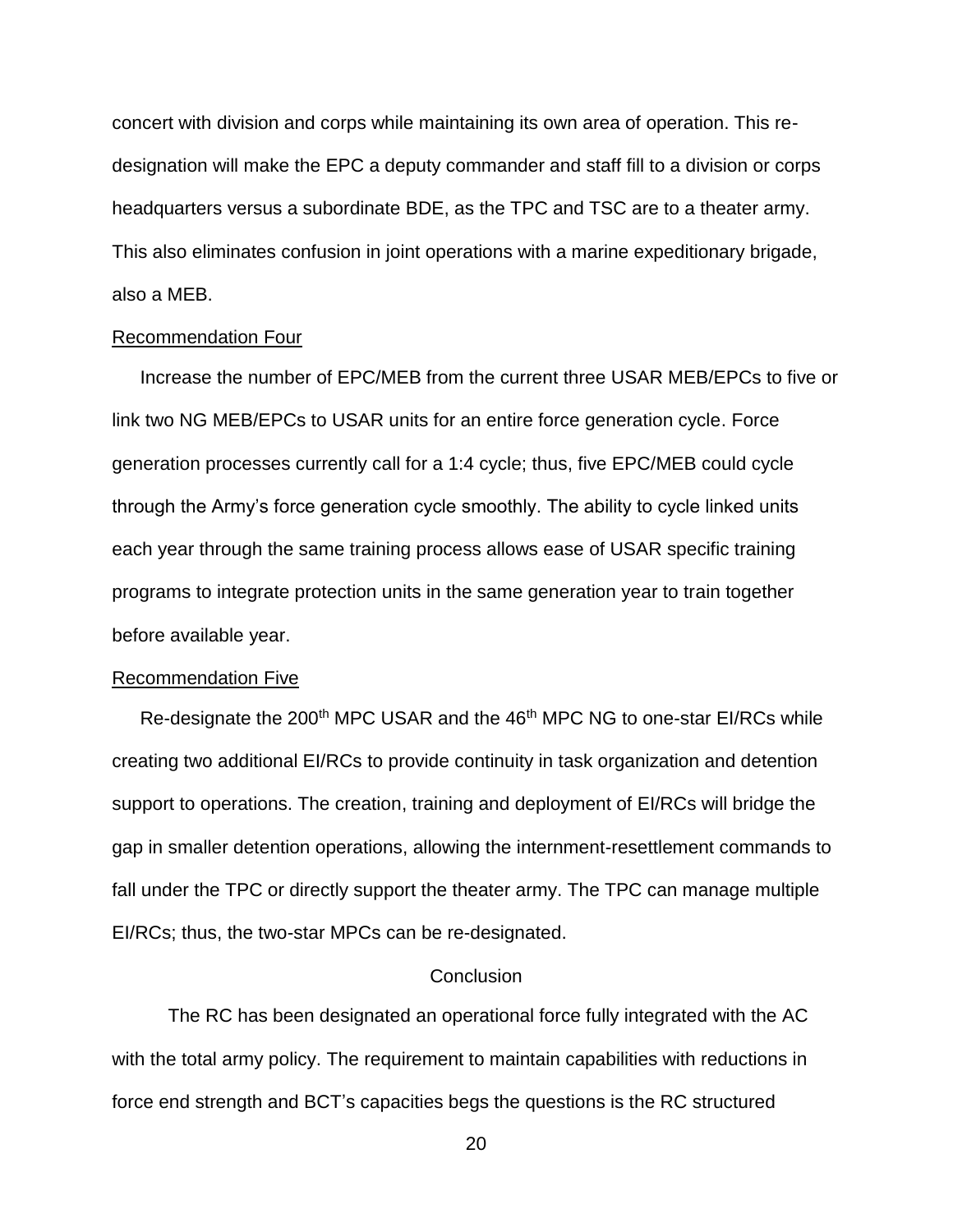appropriately as a force provider? How can the RC ensure timely and capable support to the U.S. Army and the joint force? In answering these questions, the protection joint and Army WfF, the theater army, the MEB and RSG were all discussed, showing a gap in force protection at the theater army level. This gap is the lack of a command element at the theater army conducting mission command in force protection connecting the base camps and movement corridors in support of maneuver units.

Five recommendations were made to cover the gap in protection: create a TPC to enhance force protection, secure maneuver corridors, and enhance basing management; re-designate TECs as TPCs to better use force structure and fully support GIO; re-designate MEBs to EPCs to eliminate confusion in task organization; increase the three USAR MEB/EPCs to five or link two NG MEB/EPCs to USAR units for an entire force generation cycle; re-designate the  $200<sup>th</sup>$  MPC and the  $46<sup>th</sup>$  MPC to EI/RC while creating two additional EI/RCs to provide operational support of detention operations and eliminate need for ad-hoc joint task forces. The recommended changes in force structure will produce an integrated command structure able to coordinate and provide force protection and produce readiness during peace time administration and training.

### **Endnotes**

<sup>&</sup>lt;sup>1</sup> "Army Announces Force Structure, Stationing Decisions," July 19, 2015, <http://www.defense.gov/News-Article-View/Article/612623> (accessed January 23, 2017).

<sup>2</sup> William M. Donnelly, *Transforming an Army at War* (Washington, DC: Center of Military History United States Army, 2007), 46, http://www.history.army.mil/html/books/transforming an [army/ CMH\\_70-108-1.pdf](http://www.history.army.mil/html/books/transforming%20an%20army/%20CMH_70-108-1.pdf) (accessed January 23, 2016).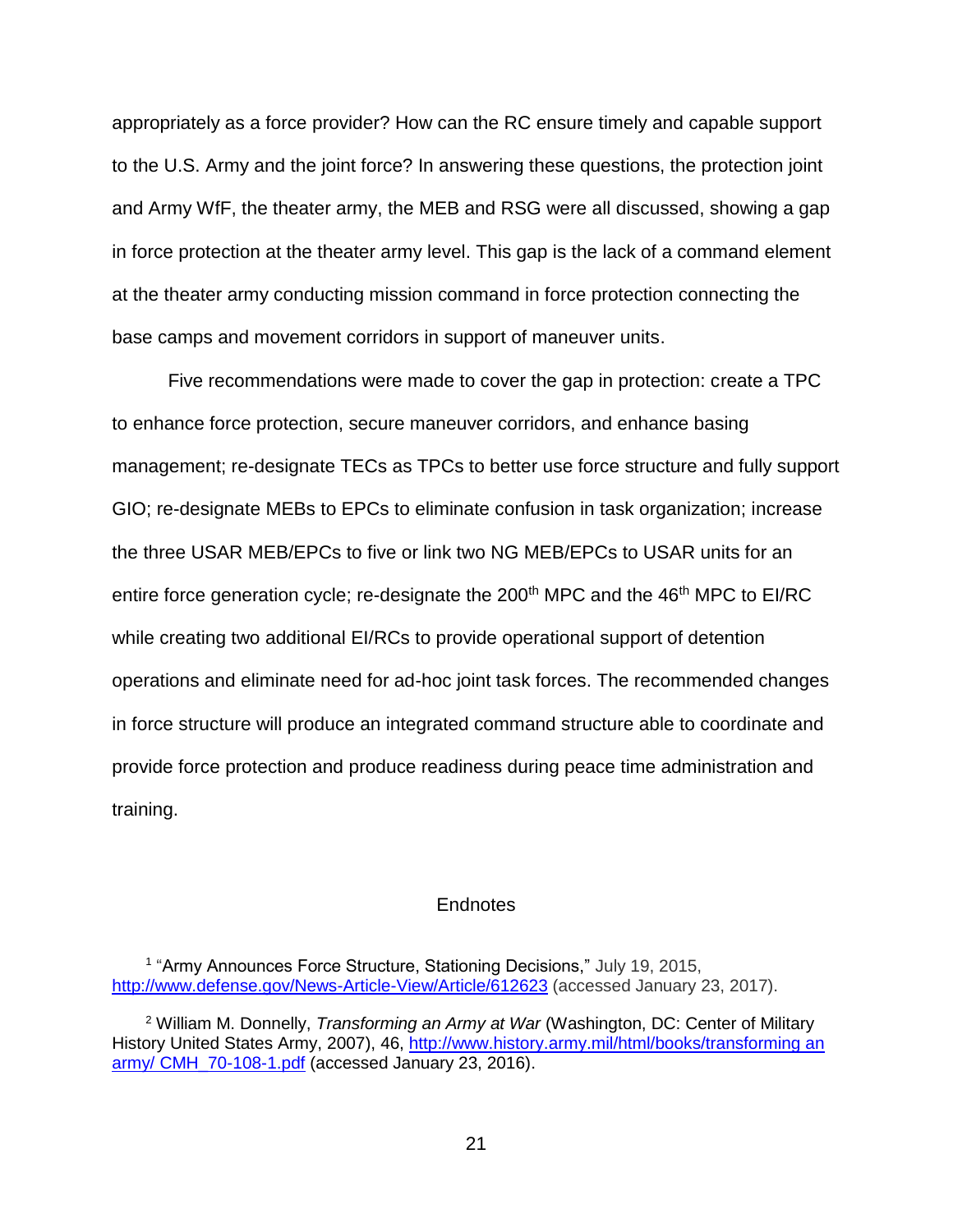<sup>3</sup> U.S. Department of the Army, *Theater Army, Corps, and Division Operations*, Field Manual 3-94 (Washington, DC: U.S. Department of the Army, April 21 2014), 1-1; U.S. Department of the Army, *The Army*, Army Doctrine Publication 1 (Washington, DC: U.S. Department of the Army, September 2012), 3-1; U.S. Department of the Army, *Theater Army, Operations*, Army Techniques Publication 3-93 (Washington, DC: U.S. Department of the Army, November 26, 2014), 1-1.

<sup>4</sup> Association of the United States Army Institute of Land Warfare, *Army Total Force Policy: Fully Integrating the Operational Reserve,* Defense Report (Arlington, VA: Association of the United States Army, December 2012),

[http://www.ausa.org/publications/ilw/ilw\\_pubs/defensereports/Documents/DR\\_12-1\\_web.pdf](http://www.ausa.org/publications/ilw/ilw_pubs/defensereports/Documents/DR_12-1_web.pdf) (accessed January 23, 2016); Jeffery W. Talley, *America's Army Reserve: A Life-Saving, Life-Sustaining Citizen-Soldier Force for the Nation,* United States Army Reserve 2015 Posture Statement (Washington, DC: U.S. Department of the Army, 2015), 5, [http://www.appropriations.senate.gov/imo/media/doc/hearings/042915%20Lieutenant%20Gener](http://www.appropriations.senate.gov/imo/media/doc/hearings/042915%20Lieutenant%20General%20Talley%20Testimony%20-%20SAC-D.pdf) [al%20Talley%20Testimony%20-%20SAC-D.pdf](http://www.appropriations.senate.gov/imo/media/doc/hearings/042915%20Lieutenant%20General%20Talley%20Testimony%20-%20SAC-D.pdf) (accessed January 23, 2016); National Commission on the Future of the Army, *Report to the President and the Congress of the United States* (Arlington, VA: National Commission on the Future of the Army, January 28, 2016), 56, <http://www.ncfa.ncr.gov/> (accessed February 1, 2016).

<sup>5</sup> Robert M. Gates, *Managing the Reserve Components as an Operational Force,*  Department of Defense Directive 1200.17 (Washington, DC: U.S. Department of Defense, October 29, 2008), 1.

<sup>6</sup> U.S. Department of the Army, *Protection*, Army Doctrine Publication 3-37 (Washington, DC: U.S. Department of the Army, August 2012), 1.

7 *Iraq Coalition Casualty Count Home Page*,<http://icasualties.org/Iraq/Index.aspx> (accessed January 27, 2016); Anthony H. Cordesman, Charles Loi, and Vivek Kocharlakota, "IED Metrics for Iraq: June 2003-September 2010," briefing slides, Center for Strategic and International Studies, Washington, DC, November 11, 2010,

[http://csis.org/files/publication/101110\\_ied\\_metrics\\_combined.pdf](http://csis.org/files/publication/101110_ied_metrics_combined.pdf) (accessed January 27, 2016); Anthony H. Cordesman, Marissa Allison, and Jason Lemieux, "IED Metrics for Afghanistan: January 2004 - September 2010," briefing slides, Center for Strategic and International Studies, Washington, DC, November 11, 2010,

http://csis.org/files/publication/101110 ied metrics afghanistan.pdf (accessed January 27, 2016); Seth Robson, "Casualties Down but IED Attacks Continue," November 23, 2012, linked from *Military.com Home Page* at "News," [http://www.military.com/daily-](http://www.military.com/daily-news/2012/11/23/casualties-down-but-ied-attacks-continue.html)

[news/2012/11/23/casualties-down-but-ied-attacks-continue.html](http://www.military.com/daily-news/2012/11/23/casualties-down-but-ied-attacks-continue.html) (accessed January 27, 2016); Lieutenant General Michael D. Barbero, "Asymmetric Explosive Threats Program Technical Review," public speech, The Pentagon, Washington, DC, August 14, 2012, [https://www.jieddo.mil/content/docs/20120814\\_LTG\\_Barbero\\_Remarks\\_ONR\\_asPrepared.pdf](https://www.jieddo.mil/content/docs/20120814_LTG_Barbero_Remarks_ONR_asPrepared.pdf) (accessed February 6, 2016).

<sup>8</sup> Joint Improvised Explosive Device Defeat Organization, *Annual Report 2010*  (Washington, DC: Joint Improvised Threat Defeat Agency, 2010), 8, [https://www.jieddo.mil/content/docs/JIEDDO\\_2010\\_Annual\\_Report\\_U.pdf](https://www.jieddo.mil/content/docs/JIEDDO_2010_Annual_Report_U.pdf) (accessed February 6, 2016); Joint Improvised Explosive Device Defeat Organization, *Annual Report 2006*  (Washington, DC: Joint Improvised Explosive Devise Defeat Organization, 2006), 15, [https://www.jieddo.mil/content/docs/2006\\_JIEDDOAnnual\\_Report \\_\(U\).pdf](https://www.jieddo.mil/content/docs/2006_JIEDDOAnnual_Report%20_(U).pdf) (accessed February 6, 2016); Joint Improvised Explosive Device Defeat Organization, *Annual Report 2008*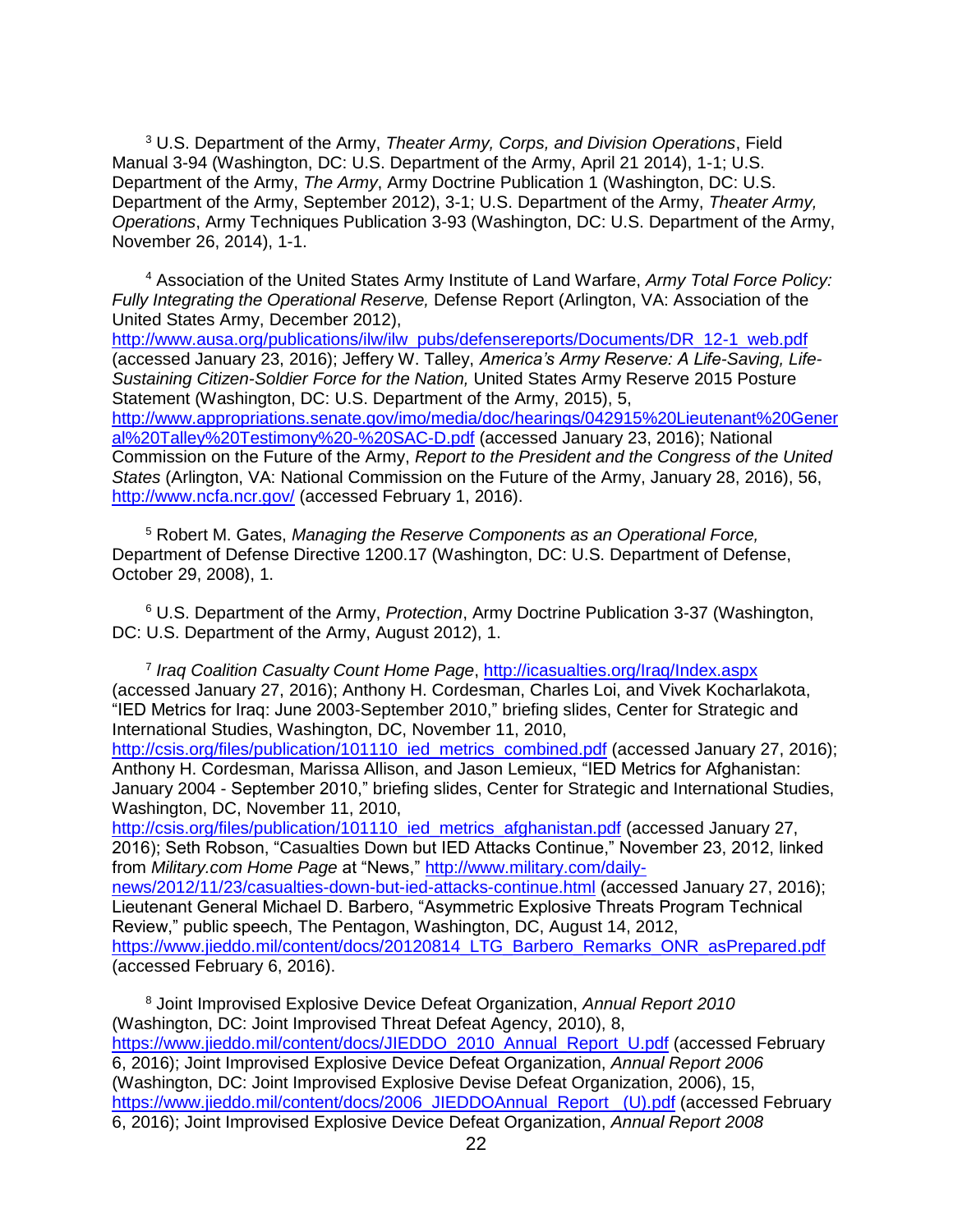(Washington, DC: Joint Improvised Explosive Device Defeat Organization, 2008), 4, https://www.jieddo.mil/content/docs/ 20090625 FULL\_2008\_Annual \_Report Unclassified v4.pdf (accessed February 6, 2016).

<sup>9</sup> Bradley Martin et al. *Assessment of Joint Improvised Explosive Device Defeat Organization (JIEDDO) Training Activity* (Santa Monica, CA: RAND Corporation, 2013), 2, [http://www.rand.org/pubs/research\\_reports/RR421.html](http://www.rand.org/pubs/research_reports/RR421.html) (accessed February 6, 2016).

 $10$  Ibid., 3.

<sup>11</sup> Jen Judson, "As JIEDDO Becomes JIDA, IED Threat Builds in Theater," *Defense News,*  November 19, 2015, [http://www.defensenews.com/story/defense/land/2015/11/19/as-jieddo](http://www.defensenews.com/story/defense/land/2015/11/19/as-jieddo-becomes-jida-iedthreat-builds-in-theater/76050828/)[becomes-jida-iedthreat-builds-in-theater/76050828/](http://www.defensenews.com/story/defense/land/2015/11/19/as-jieddo-becomes-jida-iedthreat-builds-in-theater/76050828/) (accessed February 6, 2016); "Department Realigns Counter Improvised Threat Capabilities," February 2, 2016, [http://www.defense.gov/News-Article-View/Article/648404/department-realigns-counter](http://www.defense.gov/News-Article-View/Article/648404/department-realigns-counter-improvised-threat-capabilities)[improvised-threat-capabilities](http://www.defense.gov/News-Article-View/Article/648404/department-realigns-counter-improvised-threat-capabilities) (accessed March 5, 2016).

<sup>12</sup> U.S. Department of the Army, *Protection,* 1-1; U.S. Department of the Army, *Unified Land Operations*, Army Doctrine Publication 3-0 (Washington, DC: U.S. Department of the Army, October 10, 2011), 14; U.S. Joint Chiefs of Staff, *Doctrine of the Armed Forces of the United States,* Joint Publication 1 (Washington, DC: U.S. Joint Chiefs of Staff, March 25, 2013), I-18.

<sup>13</sup> U.S. Department of the Army, *Theater Army, Corps, and Division Operations*, 2-2.

<sup>14</sup> U.S. Joint Chiefs of Staff, *Deployment and Redeployment Operations,* Joint Publication 3-35 (Washington, DC: U.S. Joint Chiefs of Staff, January 31, 2013), III-8; U.S. Joint Chiefs of Staff, *Command and Control for Joint Land Operations,* Joint Publication 3-31 (Washington, DC: U.S. Joint Chiefs of Staff, February 24, 2014), IV-20; U.S. Joint Chiefs of Staff, *Joint Security Operations in Theater*, Joint Publication 3-10 (Washington, DC: U.S. Joint Chiefs of Staff, November 13, 2014), I-1; U.S. Joint Chiefs of Staff, *Joint Operations,* Joint Publication 3-0 (Washington, DC: U.S. Joint Chiefs of Staff, August 11, 2011), III-29.

<sup>15</sup> U.S. Joint Chiefs of Staff, *Joint Security Operations in Theater*, I-1.

<sup>16</sup> U.S. Department of the Army, *Protection*, 6; U.S. Joint Chiefs of Staff, *Joint Operations*, III-16; *The United States Army Combat Readiness Center Home Page*, <https://safety.army.mil/HOME.aspx> (accessed January 30, 2014).

<sup>17</sup> U.S. Department of the Army, *Protection*, 1; U.S. Joint Chiefs of Staff, *Joint Operations*, III-31; U.S. Joint Chiefs of Staff, *Joint Security Operations in Theater,* I-1.

<sup>18</sup> U.S. Joint Chiefs of Staff, *Joint Security Operations in Theater,* II-1;

 $19$  Ibid.

<sup>20</sup> Ibid., II-6.

<sup>21</sup> U.S. Department of the Army, *Theater Army Operations*, 2-2.

<sup>22</sup> U.S. Department of the Army, *Maneuver Enhancement Brigade*, Field Manual 3-81 (Washington, DC: U.S. Department of the Army, April 21 2014), 1-1; U.S. Department of the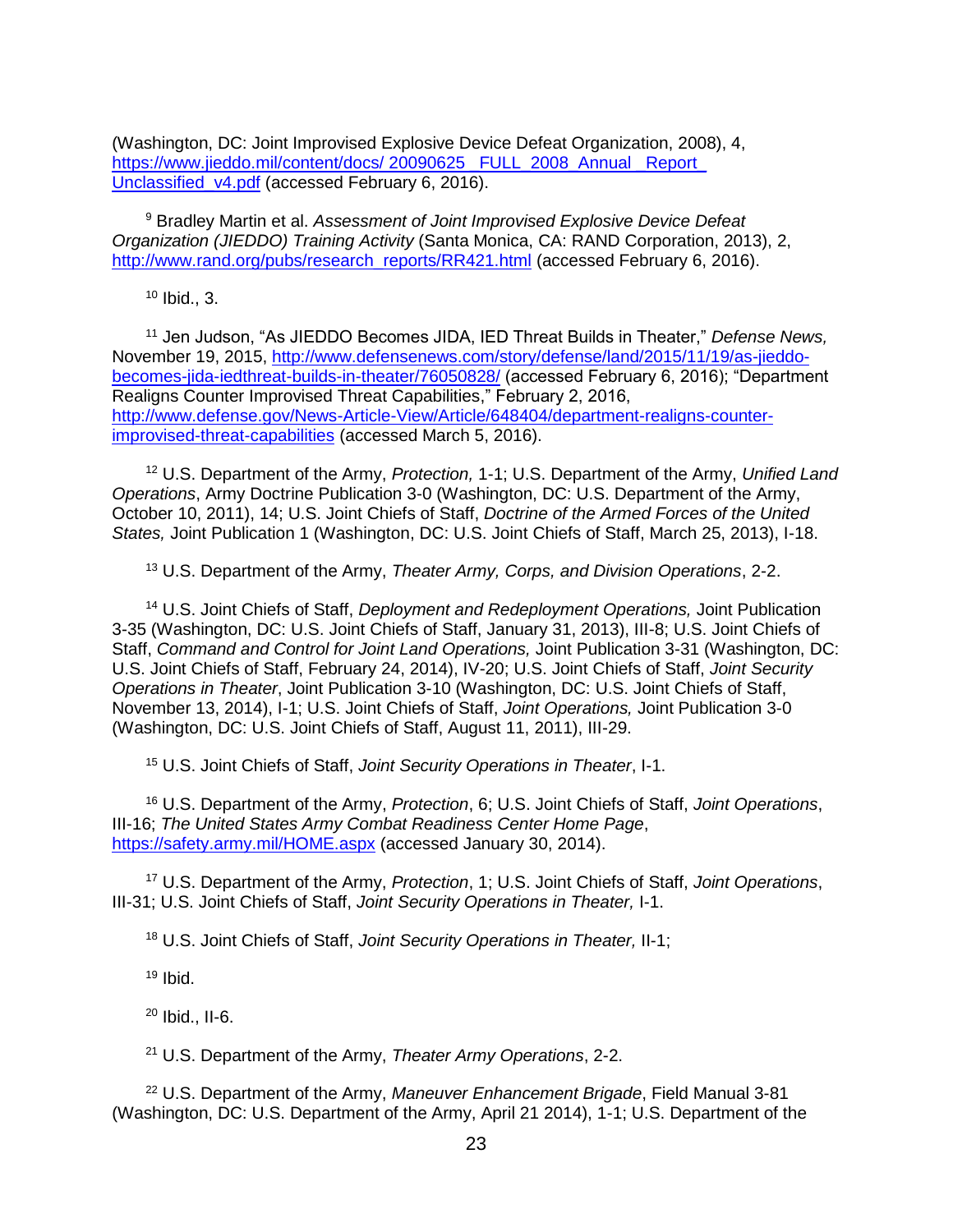Army, *Theater Army, Corps, and Division Operations*, 2-3; U.S. Joint Chiefs of Staff, *Joint Security Operations in Theater,* II-9.

 U.S. Joint Chiefs of Staff, *Joint Operations*, III-30; U.S. Department of the Army, *Theater Army, Operations*, 5-7; U.S. Department of the Army, *Protection*, 2; U.S. Joint Chiefs of Staff, *Joint Security Operations in Theater*, II-5.

U.S. Department of the Army, *Theater Army, Corps, and Division Operations*, 1-4.

Ibid., 1-22.

 Ibid., 1-20; U.S. Joint Chiefs of Staff, *Joint Engineer Operations*, Joint Publication 3-34 (Washington, DC: U.S. Joint Chiefs of Staff, June 30, 2011), II-4; U.S. Department of the Army, *Theater Army Operations*, 5-3.

 U.S. Department of the Army, *Theater Army, Corps, and Division Operations*, 2-1; U.S. Department of the Army, *Theater Army Operations,* 2-1.

Ibid.

Ibid.

 U.S. Department of the Army, *Theater Army Operations,* 2-2, U.S. Department of the Army, *Theater Army, Corps, and Division Operations*, 2-16.

U.S. Department of the Army, *Theater Army Operations*, 2-1

<sup>32</sup> Dr. John Bonin, "Army Theater Protection Command," updated briefing slides, October 20, 2011, U.S. Army Maneuver Support Center, Fort Leonard Wood, MO, 9.

Ibid., 5.

Ibid., 22.

Ibid., 21.

 U.S. Department of the Army, *Fires,* Army Doctrine Reference Publication 3-09 (Washington, DC: U.S. Department of the Army, February 8, 2013), 2-3

 National Commission on the Future of the Army, *Report to the President and the Congress of the United States*, 54.

Donnelly, *Transforming an Army at War,* 46.

U.S. Department of the Army, *Maneuver Enhancement Brigade*, 2-1.

Ibid., 4-6.

Ibid., 4-13.

Ibid., 1-2.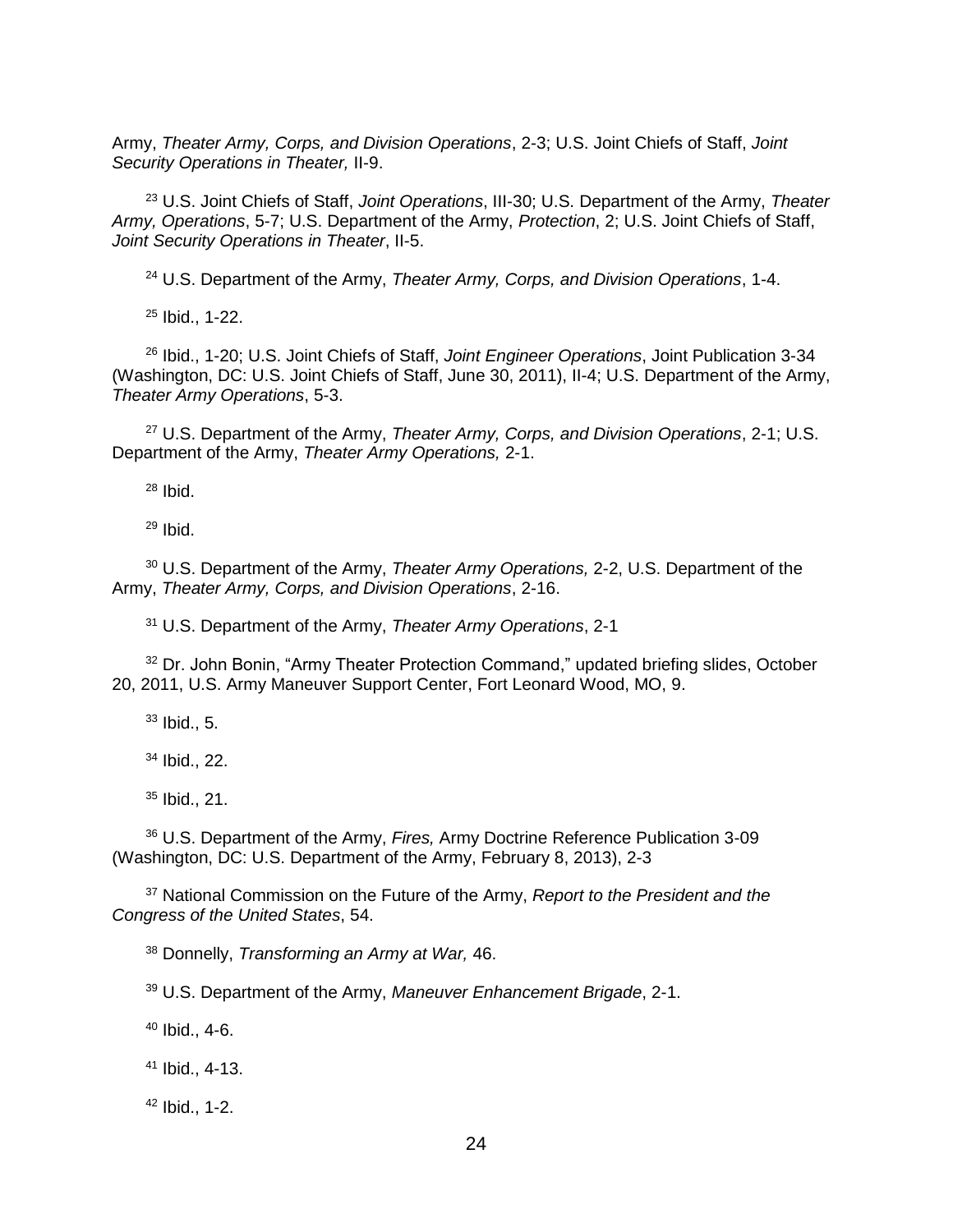<sup>43</sup> Ibid., 3-1.

<sup>44</sup> Cordesman, Loi, and Kocharlakota, "IED Metrics for Iraq;" Cordesman, Allison, and Lemieux, "IED Metrics for Afghanistan;" Robson, "Casualties Down but IED Attacks Continue."

<sup>45</sup> U.S. Department of the Army, *Maneuver Enhancement Brigade*, 1-2.

<sup>46</sup> Colonel Doug Cherry, "US Army Reserve Force Structure Update," February 2, 2014, 1, <https://www.us.army.mil/suite/doc/45120252> (accessed February 3, 2016); U.S. Army Reserve, "FRAGO 002 to OPORD 08-030," September 19, 2008, https://www.us.army. mil/suite/doc/14214116 (accessed February 3, 2016); *U.S. Army Reserve Home Page,*  <http://www.usar.army.mil/Home.aspx> (accessed March 5, 2016); National Guard, "Maneuver Enhancement Brigade," [http://search.usa.gov/search?affiliate=nationalguard&query=maneuver%20enhancment%20brig](http://search.usa.gov/search?affiliate=nationalguard&query=maneuver%20enhancment%20brigade) [ade](http://search.usa.gov/search?affiliate=nationalguard&query=maneuver%20enhancment%20brigade) (accessed March 5, 2016).

<sup>47</sup> Edward J. Filiberti, *Generating Military Capabilities* (Carlisle Barracks, PA: U.S. Army War College, 2015), 5.

<sup>48</sup> U.S. Department of the Army, *Base Camps*, Army Technique Publication 3-37.10 (Washington, DC: U.S. Department of the Army, April 21 2014), 1-1

<sup>49</sup> U.S. Joint Chiefs of Staff, *Joint Security,* II-10.

<sup>50</sup> U.S. Department of the Army, *Base Camps*, 1-16.

<sup>51</sup> Ibid., 6-18.

<sup>52</sup> Ibid., 6-17.

<sup>53</sup> Donnelly, *Transforming an Army at War,* 46; Cherry, "US Army Reserve Force Structure Update," 1; U.S. Army Reserve, "FRAGO 002 to OPORD 08-030."

<sup>54</sup> Colonel Dominic J. Wibe, personal experience as battalion commander, July 2009-July 2012.

<sup>55</sup> National Commission on the Future of the Army, *Report to the President and the Congress of the United States*, 61; Cherry "US Army Reserve Force Structure Update," 1; United States Army Reserve, "FRAGO 002".

 $56$  Ibid.

<sup>57</sup> Seymore M. Hersch, "The General's Report: How Antonio Taguba, who Investigated the Abu Ghraib Scandal, became One of its Casualties," *The New Yorker Online,* June 25, 2007, <http://www.newyorker.com/magazine/2007/06/25/the-generals-report> (accessed February 3, 2016); Washington File, "U.S. Army Details Abuse Investigations Findings," May 6, 2005, <http://news.findlaw.com/wash/s/20050506/20050506145910.html> (accessed February 3, 2016); Dr. Donald P. Wright and Colonel Timothy R. Reese, *On Point II: Transition to the New Campaign* (Fort Leavenworth, KS: Combat Studies Institute Press, June 2008), 241, <http://usacac.army.mil/cac2/cgsc/carl/download/csipubs/OnPointII.pdf> (accessed February 3, 2016).